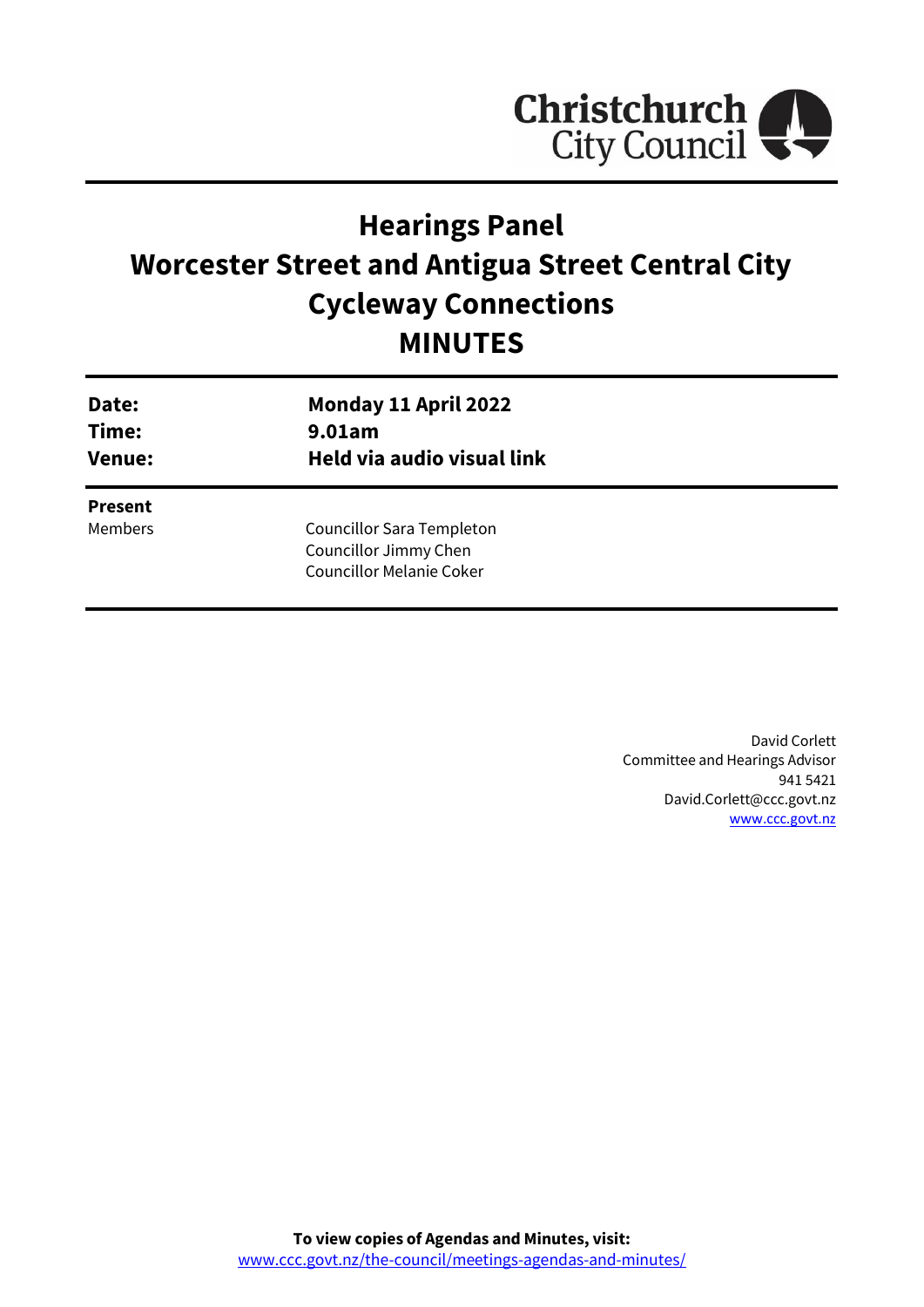

The agenda was dealt with in the following order.

## **1. Apologies Ngā Whakapāha**

### **Hearings Panel Decision**

There were no apologies received.

## **2. Election of Chairperson Te Whakatū Poumua Hearings Panel Resolved BLHP/2022/00004**

It was **decided** that Councillor Melanie Coker be appointed Chairperson of the Hearings Panel . Councillor Chen/Councillor Templeton **Carried**

**3. Declarations of Interest Ngā Whakapuaki Aronga**

There were no declarations of interest recorded.

## **6. Volumes of Submissions**

## **Hearings Panel Resolved BLHP/2022/00005Staff recommendation accepted without amendment.**

That the Hearings Panel:

1. Accepts the written submissions, including any late submissions, received on the Worcester Street and Antigua Street Central City Cycleway connections.

Councillor Coker/Councillor Chen **Carried**

## **10 Staff Presentation**

The following staff presented the proposals to the members of the Hearings Panel and answered questions for the purpose of clarification.

#### **Central City Cycle Facilities and Connection Improvements - Worcester Street and Antigua Street Bridge north of the Boatsheds**

- Clarrie Pearce, Senior Transport Project Manager
- Sam Sharland, Engagement Advisor

A copy of the staff presentation on Worcester Street and Antigua Street north of the bridge is attached.

#### **Antigua Street Central City Cycleway Connection**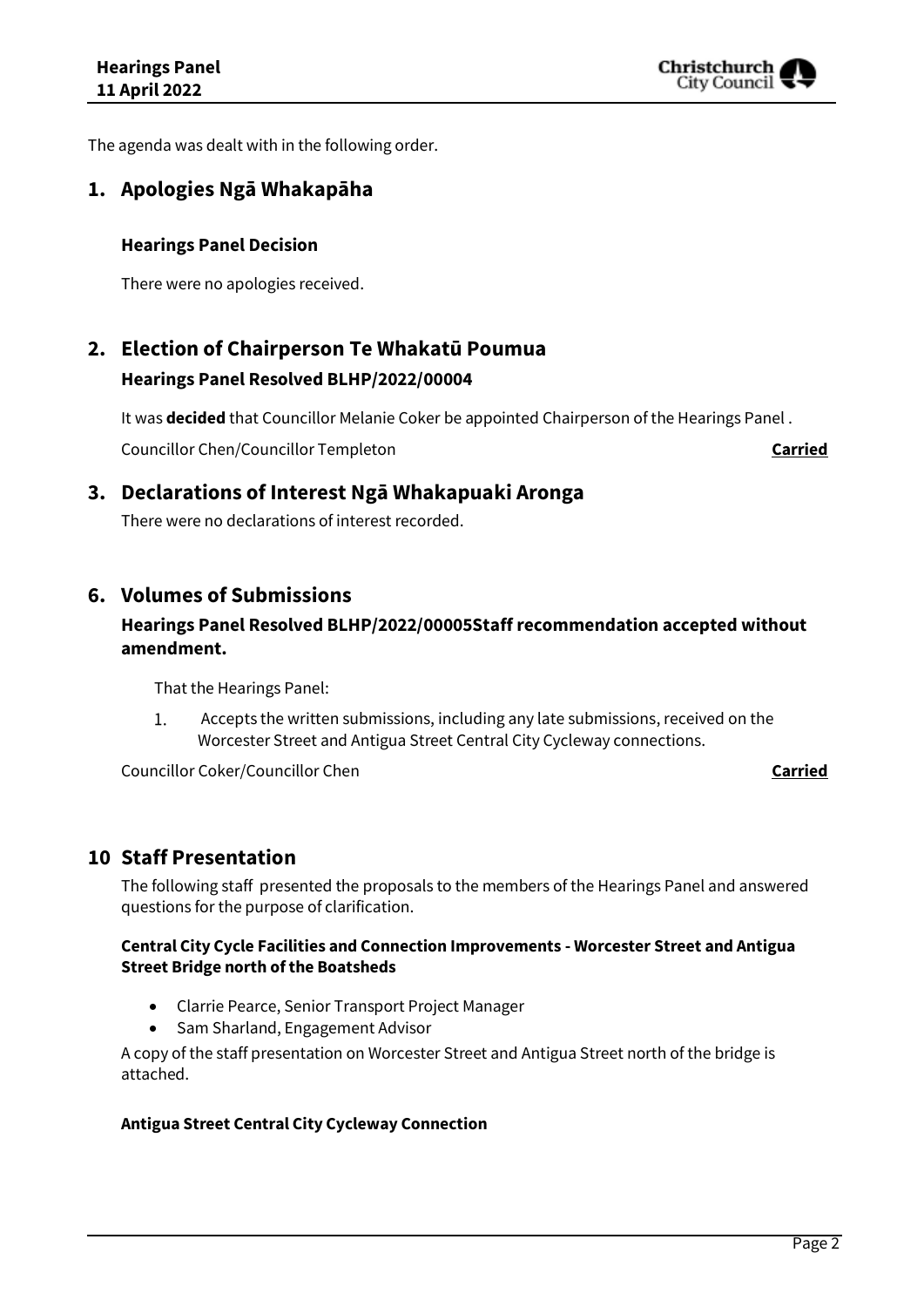- Richard Humm Project Manager
- Ann Tomlinson Senior Engagement Advisor

A copy of the staff presentation on Antigua Street is attached.

#### **Attachments**

- A Staff presentation on Worcester Street and Antigua Street Footbridge **[⇨](../../../RedirectToInvalidFileName.aspx?FileName=BLHP_20220411_MAT_7840.PDF#PAGE=3)</u>**
- B Staff presentation Antigua Street  $\n <sup>B</sup>$

## **7. Hearing of Submissions Ngā Tāpaetanga**

The Hearings Panel received presentations from the following submitters:

#### **Worcester Street**

- Matthew Talbot, Director
- Dominc McKeown

#### **Antigua Street**

The meeting adjourned at 10.20 a.m. and reconvened at 1.30pm.

- Erin Todd (presentation A attached)
- David Hawke
- Paul Mollard
- Richard Seigne
- Chris Freear (presentation B attached)
- Chrissie Williams
- Shane Binder (presentation C attached)
- Neil Owens

#### **Worcester Street and Antigua Street**

Chris Abbott, Spokes Canterbury Secretary (presentation D attached)

#### **Attachments**

- A Presentation submitter 45915: Erin Todd **[⇨](../../../RedirectToInvalidFileName.aspx?FileName=BLHP_20220411_MAT_7840.PDF#PAGE=18)**
- B Presentation submitter 44916: Chris Freear [⇨](../../../RedirectToInvalidFileName.aspx?FileName=BLHP_20220411_MAT_7840.PDF#PAGE=28)
- C Presentation submitter 44994; Shane Binder ⇒
- D Submitter 45616: Chris Abbott (Spokes Canterbury) **□**

The Panel adjourned at 2.47p.m.

A site visit was conducted of Antigua Street from north of the bridge to Parakiaore on Wednesday 13 April.

The Panel Hearing resumed at 9 a.m. on Thursday 14 April 2022.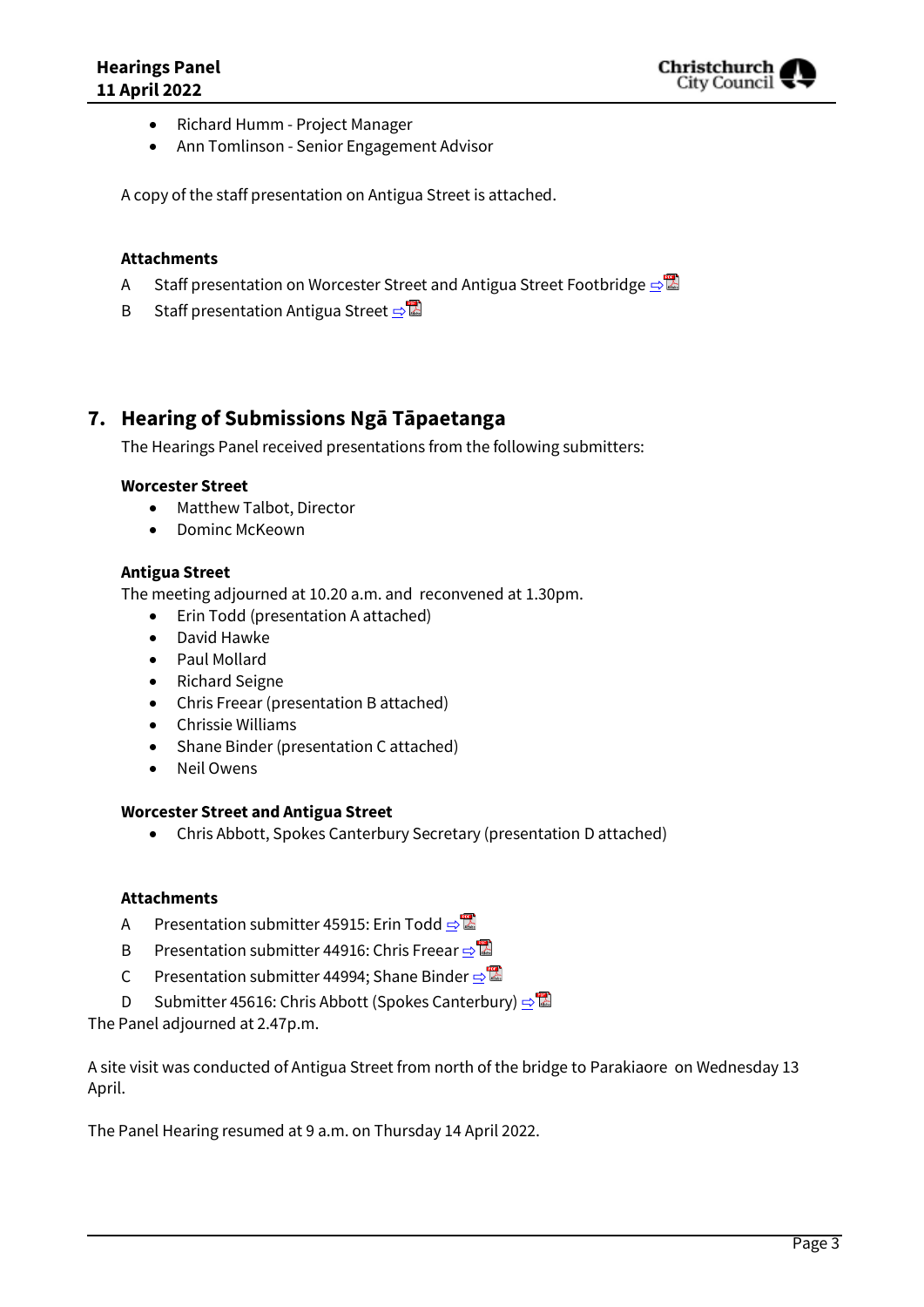## **8. Consideration and Deliberation Ngā Whaiwhakaaro me Ngā Taukume o Ngā Kōrero**

The Hearings Panel considered and deliberated on the written and verbal submissions received and additional information provided by submitters and Council Officers.

Throughout the process, Hearings Panel Members referred a number of questions through to Council Officers for response. The questions arose from the information provided by Council Officers and the written and oral submissions received.

Officer responses to questions raised weremade available to the Hearings Panel for their reconvened meeting at 9 a.m. on Thursday 14 April (attached).

On 14 April the Hearings Panel adjourned at 10.30 a.m. and then resumed at 11 a.m. to deliberate on those matters before it.

#### **Attachments**

A Panel Written Questions and Staff Responses 13 April 2022 ⇒

## **4. Central City Cycle Facilities and Connection Improvements - Worcester Street and Antigua Street Bridge north of the Boatsheds. Staff Recommendations**

That the Hearings Panel:

- 1. Receives the information within, attached to this report, and considers the written and oral submissions made as part of the public consultation process.
- 2. Recommends that Council:
	- a. Approve the scheme design of improvements to Worcester St between Fitzgerald Ave and Manchester St, as detailed in Attachment A.
	- b. Approve the scheme design of improvements to the area north of the Antigua St Bridge by the Boatsheds as detailed in Attachment B.
	- c. Approve the following resolutions relying on its powers under the Christchurch City Council Traffic and Parking Bylaw 2008 and Part 21 of the Local Government Act 1974.
	- d. **NOTE :** For the purposes of the following resolutions: (1) An intersection of roadways is defined by the position of kerbs on each intersecting roadway ; and (2) The resolution is to take effect from the commencement of physical road works associated with the project as detailed in this report; and (3) If the resolution states "Note 1 applies", any distance specified in the resolution relates the kerb line location referenced as exists on the road immediately prior to the Council meeting; and (4) If the resolution states "Note 2 applies", any distance specified in the resolution relates the approved kerb line location on the road resulting from the Council resolutions in this report at the Council meeting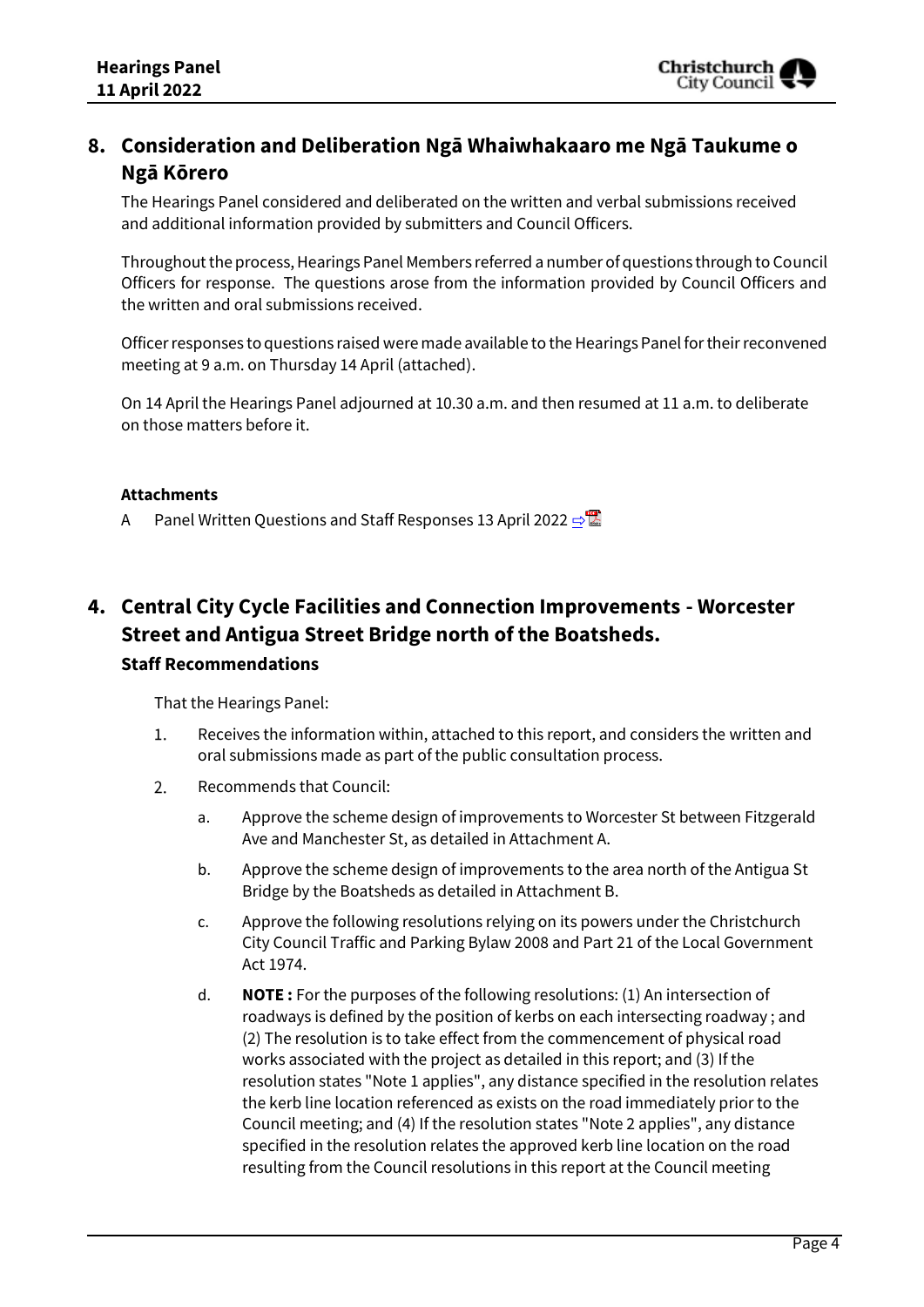#### **Worcester Street (Manchester Street to Latimer Square West) – New Traffic Controls**

e. Approve the road marking changes, kerb alignment changes, and road surface changes, on Worcester Street, commencing from a point 20 metres east of its intersection with Manchester Street and extending in an easterly direction for 162 metres to its intersection with Latimer Square West, as detailed on **Attachment A**. *Note 2 applies*.

### **Worcester Street (Latimer Square West to Latimer Square East) – New Traffic Controls**

f. Approve that a shared pathway on Latimer Square (running centrally through Latimer Square, connecting Worcester Street), commencing at its intersection with Latimer Square West and extending in an easterly direction for 90 metres to its intersection with Latimer Square East, be resolved as a bi-directional shared pedestrian/ cycle pathway, in accordance with section 11.4 of the Land Transport Act - Traffic Control Devices Rule: 2004, as detailed on **Attachment A.** *Note 2 applies*.

#### **Worcester Street (Latimer Square East to Barbadoes Street) – New Traffic Controls**

- g. Approve the road marking changes, kerb alignment changes, and road surface changes, on Worcester Street, commencing from its intersection with Latimer Square East and extending in an easterly direction for 179 metres to its intersection with Barbadoes Street, as detailed on **Attachment A**. *Note 2 applies*.
- h. Approve that a special vehicle lane be installed on Worcester Street for cyclists travelling westbound, commencing at a point 22 metres east of its intersection with Latimer Square East, and extending in a westerly direction for 18 metres, to a point 4 metres east of its intersection with Latimer Square East, as detailed on **Attachment A.** This special vehicle lane is to be added to the Register of Roads or Traffic Lanes Restricted to Specific Classes of Vehicles in the Traffic and Parking Bylaw 2008. *Note 2 applies*.

#### **Intersection – Worcester Street / Barbadoes Street Intersection**

i. Approve the road marking changes, kerb alignment changes and road surfacing changes at the intersection of Worcester Street and Barbadoes Street, as detailed on **Attachment A**. *Note 2 applies*.

### **Worcester Street (Barbadoes Street to Fitzgerald Avenue) – Existing Parking and Stopping Restrictions**

- j. Approve that all existing parking and stopping restrictions on the north side of Worcester Street, commencing at a point 152 metres east of its intersection with Barbadoes Street and extending in an easterly direction for 6 metres to a point 158 metres east of its intersection with Barbadoes Street, be revoked. *Note 1 applies*.
- k. Approve that all existing parking and stopping restrictions on the south side of Worcester Street, commencing at a point 152 metres east of its intersection with Barbadoes Street and extending in an easterly direction for 6 metres to a point 158 metres east of its intersection with Barbadoes Street, be revoked. *Note 1 applies*.

#### **Worcester Street (Barbadoes Street to Fitzgerald Avenue) – New Traffic Controls**

l. Approve the road marking changes, kerb alignment changes, and road surface changes, on Worcester Street, commencing from its intersection with Barbadoes Street and extending in an easterly direction for 342 metres to a point 27 metres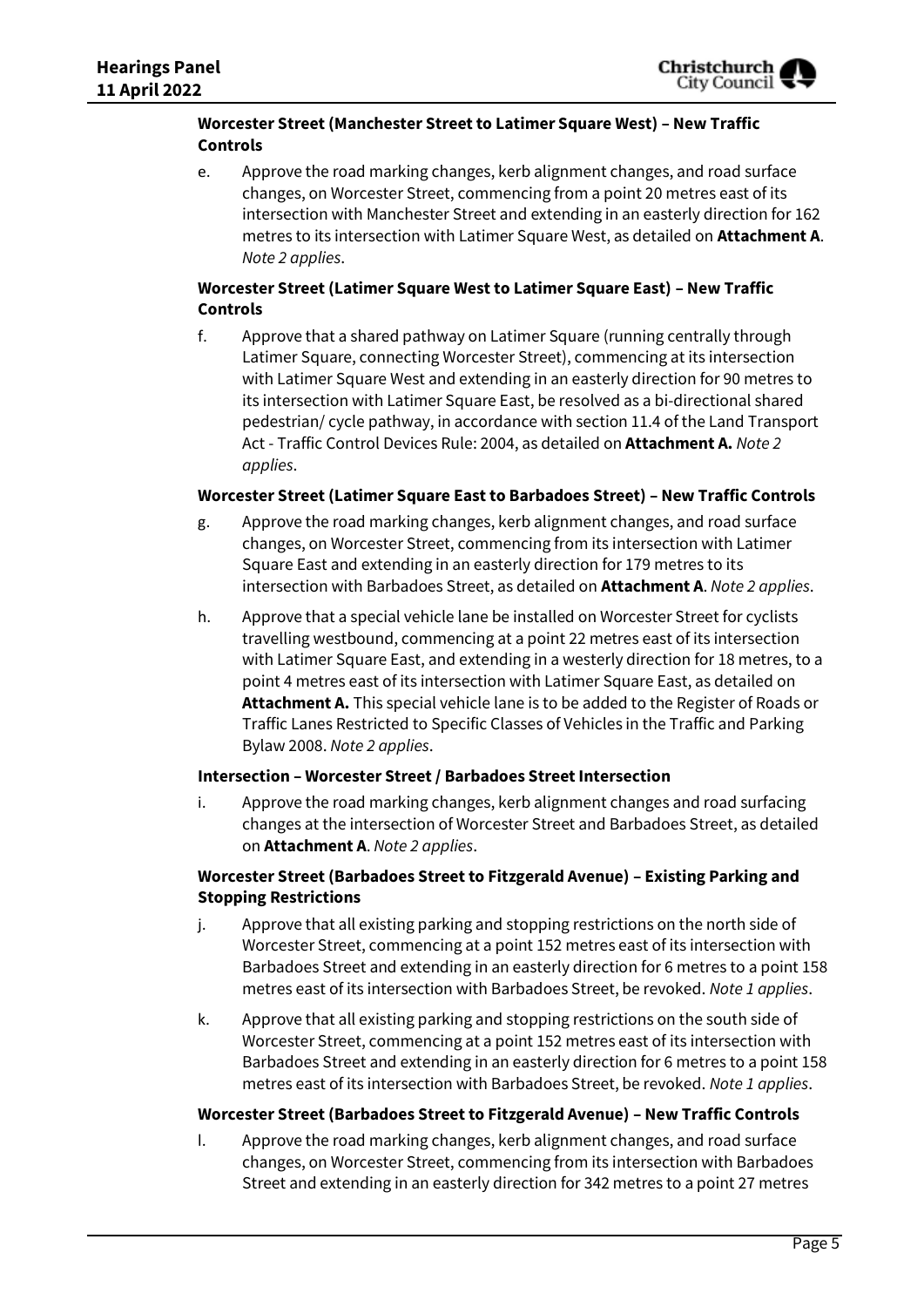west of its intersection with Fitzgerald Avenue, as detailed on **Attachment A**. *Note 2 applies*.

m. Approve that a road hump be installed on Worcester Street at a point 155 metres east of its intersection with Barbadoes Street, as detailed on **Attachment A**. *Note 2 applies*.

#### **Worcester Street (Barbadoes Street to Fitzgerald Avenue) – New Parking and Stopping Restrictions**

- n. Approve that the stopping of vehicles be prohibited at any time on the north side of Worcester Street, commencing at a point 152 metres east of its intersection with Barbadoes Street and extending in an easterly direction for 6 metres to a point 158 metres east of its intersection with Barbadoes Street, as detailed on **Attachment A.** *Note 2 applies*.
- o. Approve that the stopping of vehicles be prohibited at any time on the south side of Worcester Street, commencing at a point 152 metres east of its intersection with Barbadoes Street and extending in an easterly direction for 6 metres to a point 158 metres east of its intersection with Barbadoes Street, as detailed on **Attachment A.** *Note 2 applies*.

#### **Worcester Street (Latimer Square East to Barbadoes Street) – Speed Limit**

- p. Approve that pursuant to Section 5 of the Christchurch City Council Speed Limits Bylaw 2010, speed limits be set as below in recommendation q and include the resulting changes in the Christchurch City Register of Speed Limits and Speed Limit Maps:
- q. Approve the speed limit on Worcester Street be set at 30 kilometres per hour commencing at a point 20 metres east of its intersection with Latimer Square East and extending in an easterly direction for a distance of 132 metres to 27 metres west of its intersection with Barbadoes Street.
- r. Approve that the speed limit change listed above, in recommendation q take effect when parking signage and/or road markings that evidence the restrictions described in the staff report are in place (or removed in the case of revocations).

#### **Worcester Street (Barbadoes Street to Fitzgerald Avenue) – Speed Limit**

- s. Approve that pursuant to Section 5 of the Christchurch City Council Speed Limits Bylaw 2010, speed limits be set as below in recommendation t and include the resulting changes in the Christchurch City Register of Speed Limits and Speed Limit Maps:
- t. Approve the speed limit on Worcester Street be set at 30 kilometres per hour commencing at a point 13 metres east of its intersection with Barbadoes Street and extending in an easterly direction for a distance of 317 metres to a point 39 metres west of its intersection with Fitzgerald Avenue.
- u. Approve that the speed limit change listed above, in recommendation t take effect when parking signage and/or road markings that evidence the restrictions described in the staff report are in place (or removed in the case of revocations).

#### NOTE: There are no traffic resolutions required for Antigua Street at the bridge.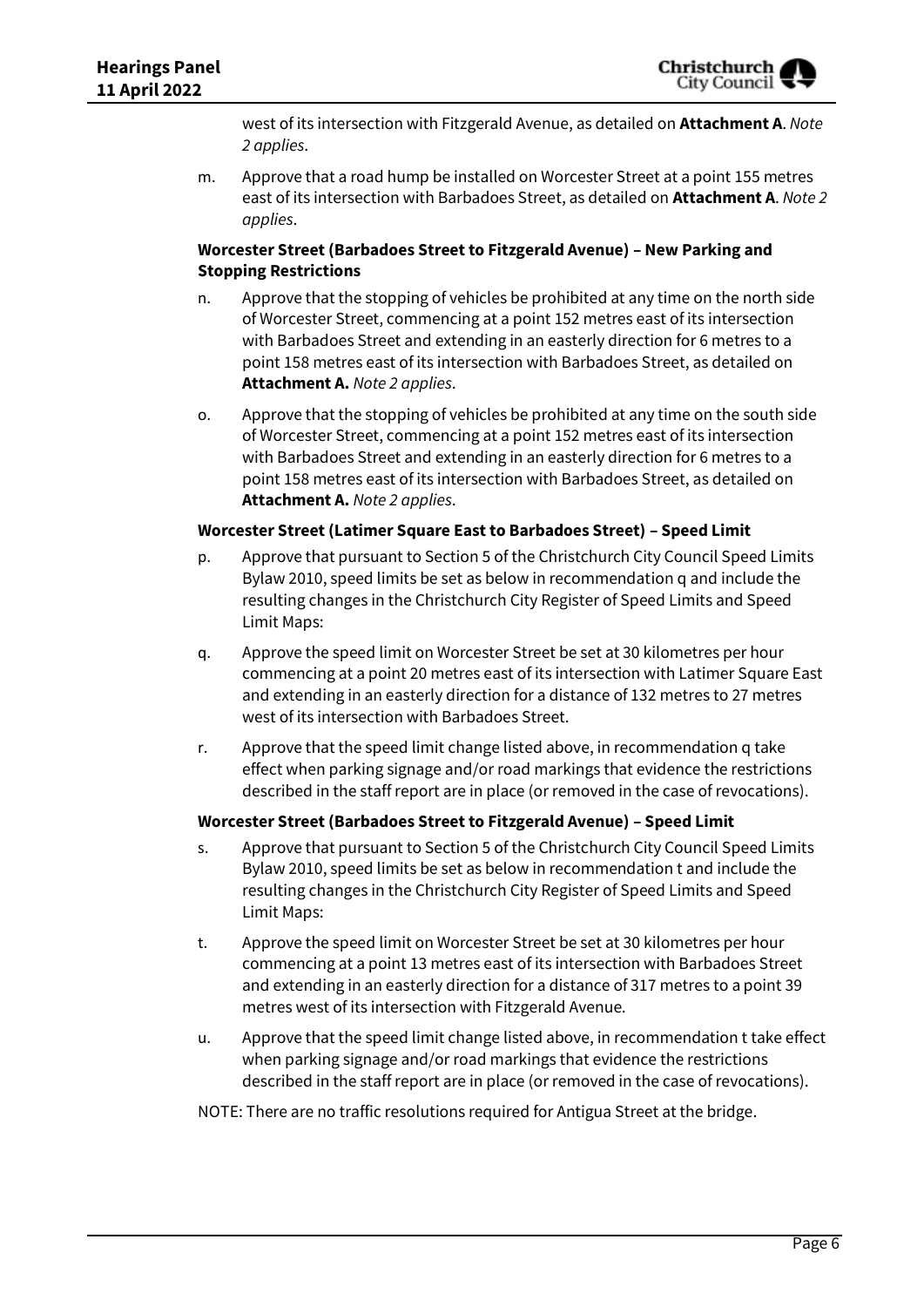#### **Hearings Panel Resolved BLHP/2022/00006**

That the Hearings Panel:

- 1. Receive the information within, attached to this report, and considers the written and oral submissions made as part of the public consultation process.
- 2. Agrees that if any of the traffic resolutions require amendment then:
	- a. Request staff to provide detailed traffic resolutions to reflect the Hearings Panel recommendations which will be circulated to the Hearings Panel by email.
	- b. Delegate confirmation of any amendments to the detailed traffic resolutions, as per the Hearings Panel recommendations, to the Chair of the Hearings Panel, noting they will be included in the report to the Council.
- 3. Recommends that Council:

#### **Antigua Street by the boatsheds**

- a. Approve the scheme design of improvements to the area north of the Antigua St Bridge by the Boatsheds as detailed in Attachment B.
- b. Note that staff will investigate additional signage, markings and other measures to emphasise the slow speed shared space.
- c. Request staff to work with CDHB on understanding timelines for reopening the hospital's bridge and the requirements for use by cyclist and pedestrians.
- d. Note that the Hearings Panel received a number of submission points that were out of scope and refers the following matters to the Transport Operations Team for consideration:
	- i. that the bike path be extended to Rolleston Avenue.
	- ii. improvements to reduce conflicts in the section between St Asaph Street and the footbridge.

#### **Worcester Street (Manchester Street to Fitzgerald Avenue)**

- e. Approve the scheme design of improvements to Worcester St between Fitzgerald Ave and Manchester St, as detailed in Attachment A subject to the following amendments:
	- i. Ensure no stopping lines are installed over the area of the speed hump.
- f. Request staff liaise with Waka Kotahi and the Council's Travel Demand Management Team on education for cyclist and motorists on the use of sharrows. This could also include information about sharrows, and any future planned works, in a leaflet drop to Worcester Street residents once the works are completed to ensure they are aware of the meanings of the markings.
- g. Note that the Panel support the inclusion of Worcester Street in the *Streets for People* programme.
- h. Request that staff investigate the phasing of traffic signals at the Madras Street and Worcester Street intersection to ensure sufficient time for pedestrians and cyclists crossing.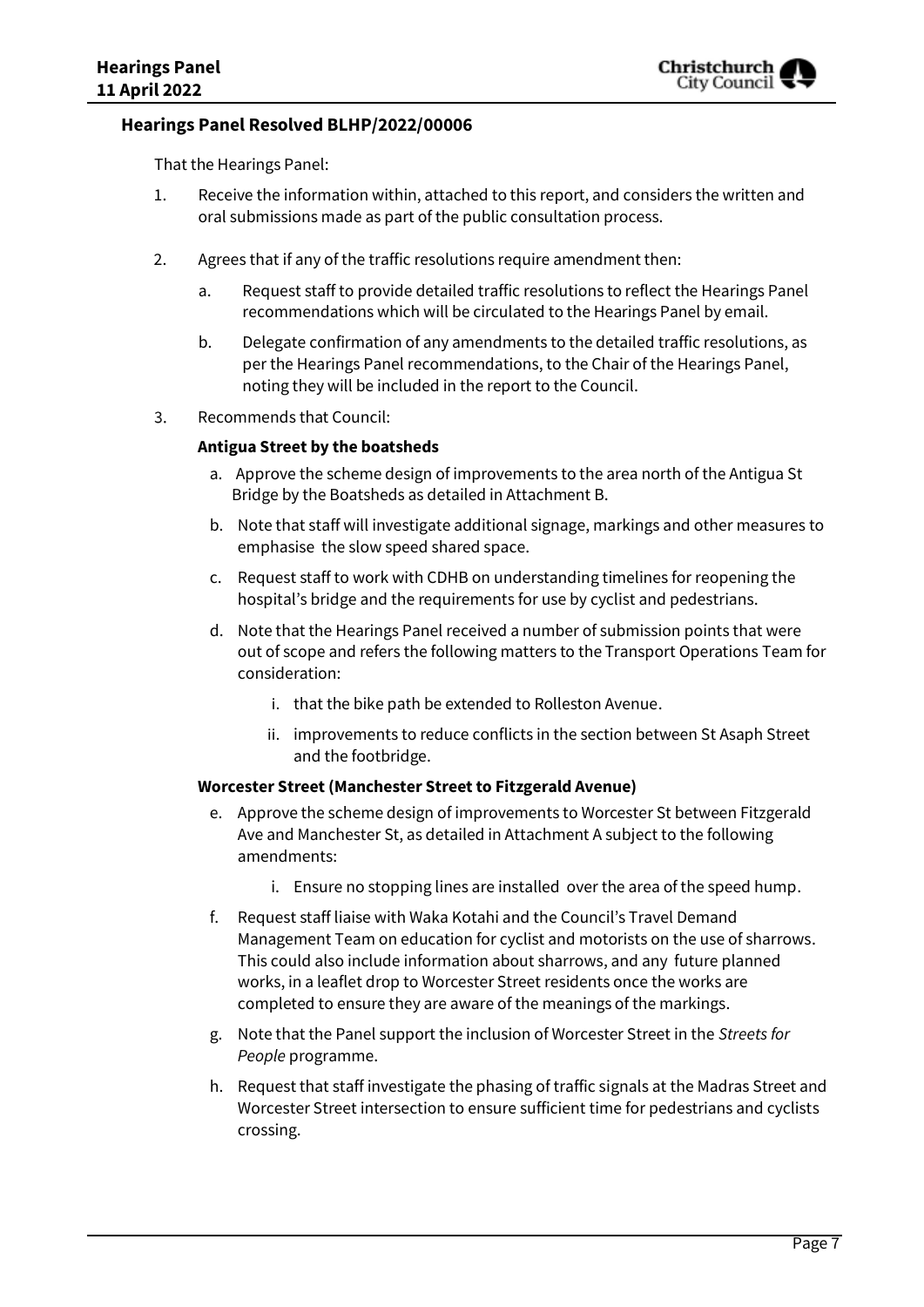- i. Note the status of the section of the Worcester Street between Latimer Square and Manchester Street is currently unclear. The Panel requests further advice to Council on marking, signage, speed limits and the potential for a shared path.
- j. Approve the following resolutions relying on its powers under the Christchurch City Council Traffic and Parking Bylaw 2008 and Part 21 of the Local Government Act 1974.
- k. Note that for the purposes of the following resolutions: (1) An intersection of roadways is defined by the position of kerbs on each intersecting roadway ; and (2) The resolution is to take effect from the commencement of physical road works associated with the project as detailed in this report; and (3) If the resolution states "Note 1 applies", any distance specified in the resolution relates the kerb line location referenced as exists on the road immediately prior to the Council meeting; and (4) If the resolution states "Note 2 applies", any distance specified in the resolution relates the approved kerb line location on the road resulting from the Council resolutions in this report at the Council meeting

### **Worcester Street (Manchester Street to Latimer Square West) – New Traffic Controls**

l. Approve the road marking changes, kerb alignment changes, and road surface changes, on Worcester Street, commencing from a point 20 metres east of its intersection with Manchester Street and extending in an easterly direction for 162 metres to its intersection with Latimer Square West, as detailed on **Attachment A**. *Note 2 applies*.

### **Worcester Street (Latimer Square West to Latimer Square East) – New Traffic Controls**

m. Approve that a shared pathway on Latimer Square (running centrally through Latimer Square, connecting Worcester Street), commencing at its intersection with Latimer Square West and extending in an easterly direction for 90 metres to its intersection with Latimer Square East, be resolved as a bi-directional shared pedestrian/ cycle pathway, in accordance with section 11.4 of the Land Transport Act - Traffic Control Devices Rule: 2004, as detailed on **Attachment A.** *Note 2 applies*.

### **Worcester Street (Latimer Square East to Barbadoes Street) – New Traffic Controls**

- n. Approve the road marking changes, kerb alignment changes, and road surface changes, on Worcester Street, commencing from its intersection with Latimer Square East and extending in an easterly direction for 179 metres to its intersection with Barbadoes Street, as detailed on **Attachment A**. *Note 2 applies*.
- o. Approve that a special vehicle lane be installed on Worcester Street for cyclists travelling westbound, commencing at a point 22 metres east of its intersection with Latimer Square East, and extending in a westerly direction for 18 metres, to a point 4 metres east of its intersection with Latimer Square East, as detailed on **Attachment A.** This special vehicle lane is to be added to the Register of Roads or Traffic Lanes Restricted to Specific Classes of Vehicles in the Traffic and Parking Bylaw 2008. *Note 2 applies*.

#### **Intersection – Worcester Street / Barbadoes Street Intersection**

p. Approve the road marking changes, kerb alignment changes and road surfacing changes at the intersection of Worcester Street and Barbadoes Street, as detailed on **Attachment A**. *Note 2 applies*.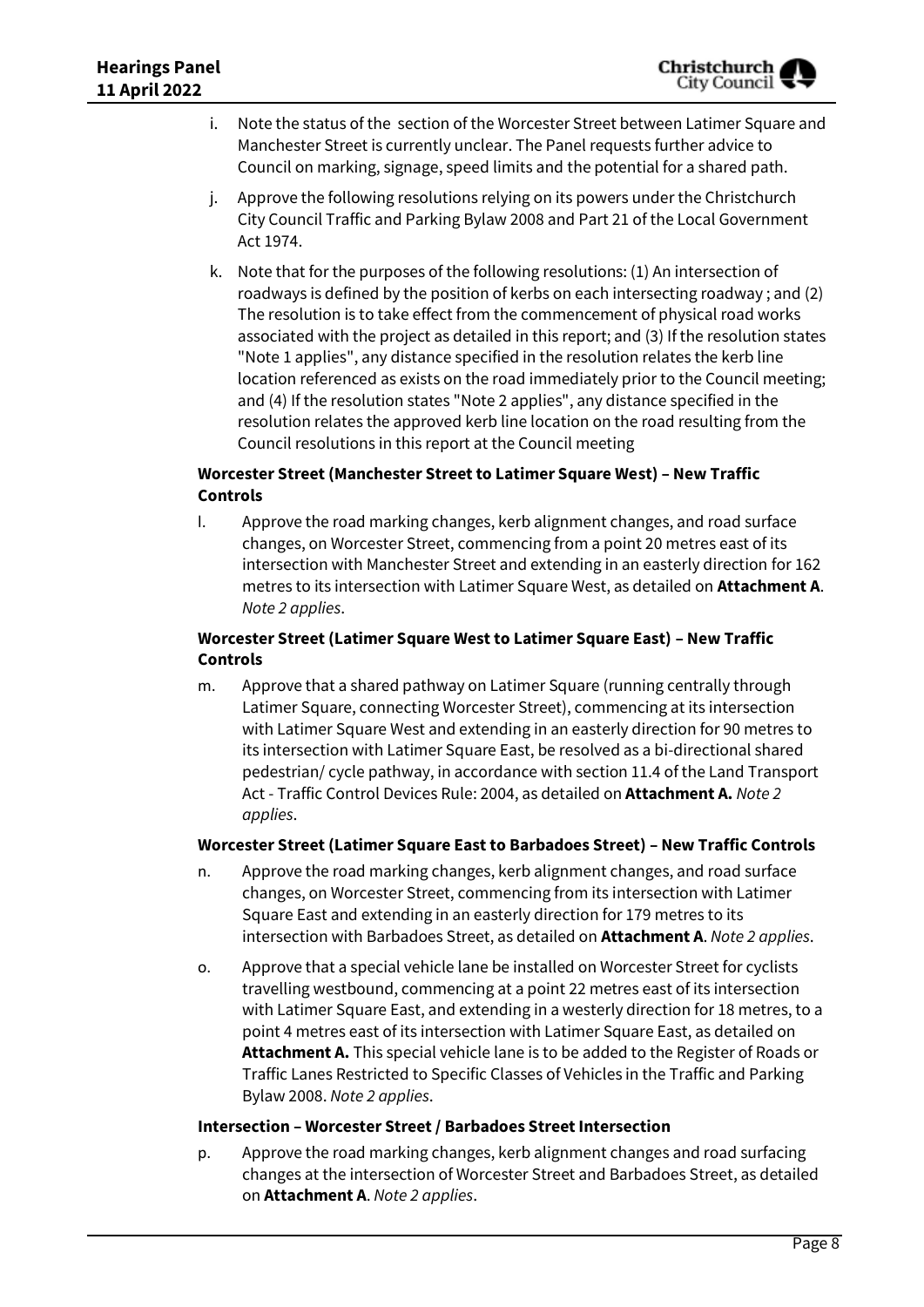#### **Worcester Street (Barbadoes Street to Fitzgerald Avenue) – Existing Parking and Stopping Restrictions**

- q. Approve that all existing parking and stopping restrictions on the north side of Worcester Street, commencing at a point 152 metres east of its intersection with Barbadoes Street and extending in an easterly direction for 6 metres to a point 158 metres east of its intersection with Barbadoes Street, be revoked. *Note 1 applies*.
- r. Approve that all existing parking and stopping restrictions on the south side of Worcester Street, commencing at a point 152 metres east of its intersection with Barbadoes Street and extending in an easterly direction for 6 metres to a point 158 metres east of its intersection with Barbadoes Street, be revoked. *Note 1 applies*.

#### **Worcester Street (Barbadoes Street to Fitzgerald Avenue) – New Traffic Controls**

- s. Approve the road marking changes, kerb alignment changes, and road surface changes, on Worcester Street, commencing from its intersection with Barbadoes Street and extending in an easterly direction for 342 metres to a point 27 metres west of its intersection with Fitzgerald Avenue, as detailed on **Attachment A**. *Note 2 applies*.
- t. Approve that a road hump be installed on Worcester Street at a point 155 metres east of its intersection with Barbadoes Street, as detailed on **Attachment A**. *Note 2 applies*.

#### **Worcester Street (Barbadoes Street to Fitzgerald Avenue) – New Parking and Stopping Restrictions**

- u. Approve that the stopping of vehicles be prohibited at any time on the north side of Worcester Street, commencing at a point 152 metres east of its intersection with Barbadoes Street and extending in an easterly direction for 6 metres to a point 158 metres east of its intersection with Barbadoes Street, as detailed on **Attachment A.** *Note 2 applies*.
- v. Approve that the stopping of vehicles be prohibited at any time on the south side of Worcester Street, commencing at a point 152 metres east of its intersection with Barbadoes Street and extending in an easterly direction for 6 metres to a point 158 metres east of its intersection with Barbadoes Street, as detailed on **Attachment A.** *Note 2 applies*.

#### **Worcester Street (Latimer Square East to Barbadoes Street) – Speed Limit**

- w. Approve that pursuant to Section 5 of the Christchurch City Council Speed Limits Bylaw 2010, speed limits be set as below in recommendation x and include the resulting changes in the Christchurch City Register of Speed Limits and Speed Limit Maps:
- x. Approve the speed limit on Worcester Street be set at 30 kilometres per hour commencing at a point 20 metres east of its intersection with Latimer Square East and extending in an easterly direction for a distance of 132 metres to 27 metres west of its intersection with Barbadoes Street.
- y. Approve that the speed limit change listed above, in recommendation x take effect when parking signage and/or road markings that evidence the restrictions described in the staff report are in place (or removed in the case of revocations).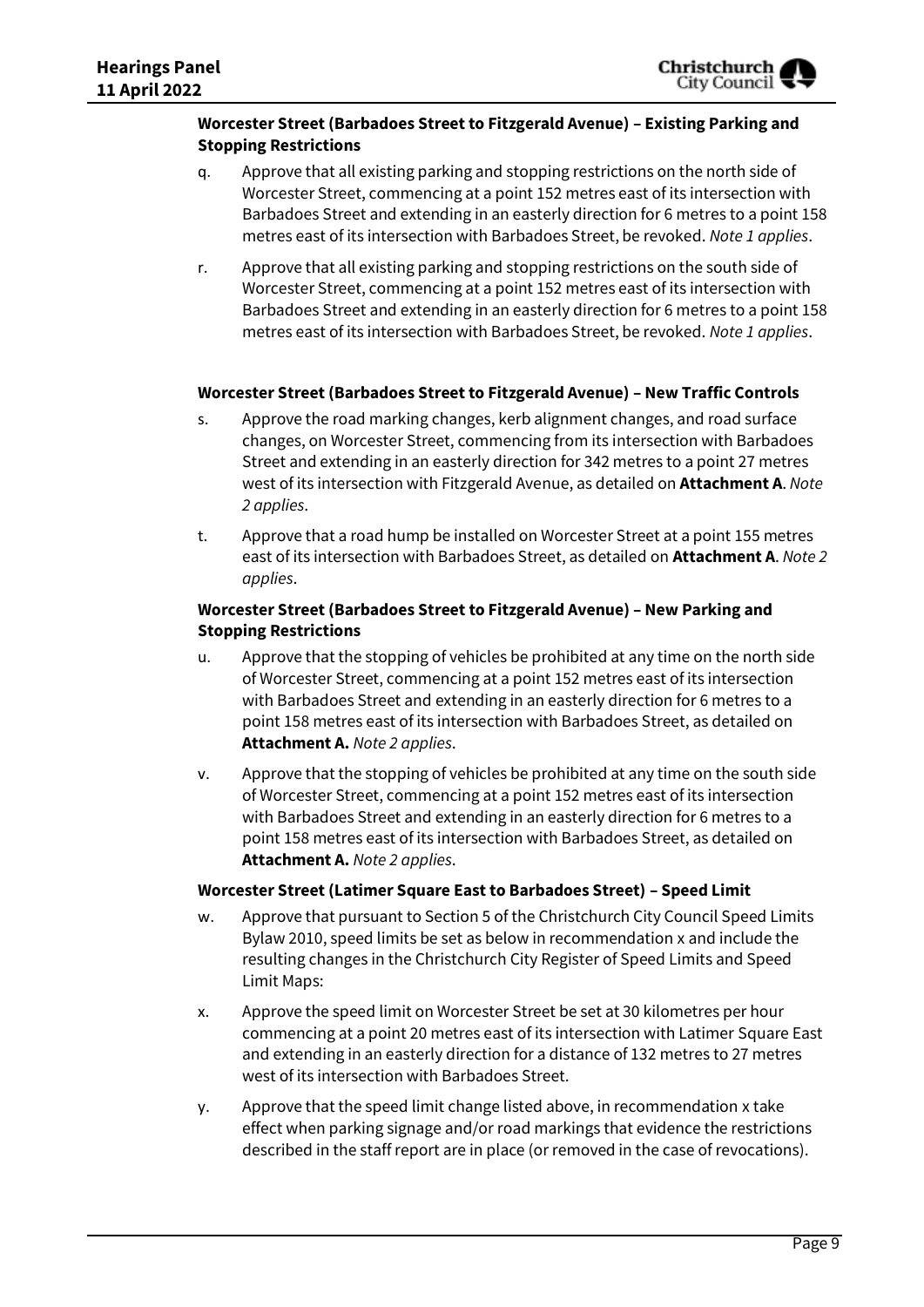#### **Worcester Street (Barbadoes Street to Fitzgerald Avenue) – Speed Limit**

- z. Approve that pursuant to Section 5 of the Christchurch City Council Speed Limits Bylaw 2010, speed limits be set as below in recommendation aa and include the resulting changes in the Christchurch City Register of Speed Limits and Speed Limit Maps.
- aa. Approve the speed limit on Worcester Street be set at 30 kilometres per hour commencing at a point 13 metres east of its intersection with Barbadoes Street and extending in an easterly direction for a distance of 317 metres to a point 39 metres west of its intersection with Fitzgerald Avenue.
- bb. Approve that the speed limit change listed above, in recommendation aa take effect when parking signage and/or road markings that evidence the restrictions described in the staff report are in place (or removed in the case of revocations).

NOTE: There are no traffic resolutions required for Antigua Street at the bridge.

Councillor Coker/Councillor Templeton **Carried**

## **5. Antigua Street Central City Cycleway Connection Staff Recommendations**

That the Hearings Panel:

1. Receives the information within, attached to this report, and considers the written and oral submissions made as part of the public consultation process.

That the Hearings Panel recommends that Council:

- 2. Approve that any previously approved resolutions on Antigua Street from a point 10 metres north of its intersection with Saint Asaph Street and extending in a southerly direction to its intersection with Moorhouse Avenue, pertaining to traffic controls (including the speed limit), parking restrictions and stopping restrictions, made pursuant to any Bylaw, to the extent that they are in conflict with the traffic controls, parking and stopping resolutions described in recommendations 5 and 7-29 below, are revoked.
- 3. Approve that any previously approved resolutions on Halkett Street from its intersection with Antigua Street to its eastern road termination, pertaining to traffic controls (including the speed limit), parking restrictions and stopping restrictions, made pursuant to any Bylaw, to the extent that they are in conflict with the traffic controls, parking and stopping resolutions described in recommendations 6 and 30-32 below, are revoked.
- 4. Approve the lane markings, kerb alignments, islands and road surface treatments on Antigua Street and Halkett Street, as detailed in Attachment A.
- 5. Approve that the speed limit on Antigua Street from its intersection with Saint Asaph Street to its intersection with Moorhouse Avenue be set at 30 kilometres per hour.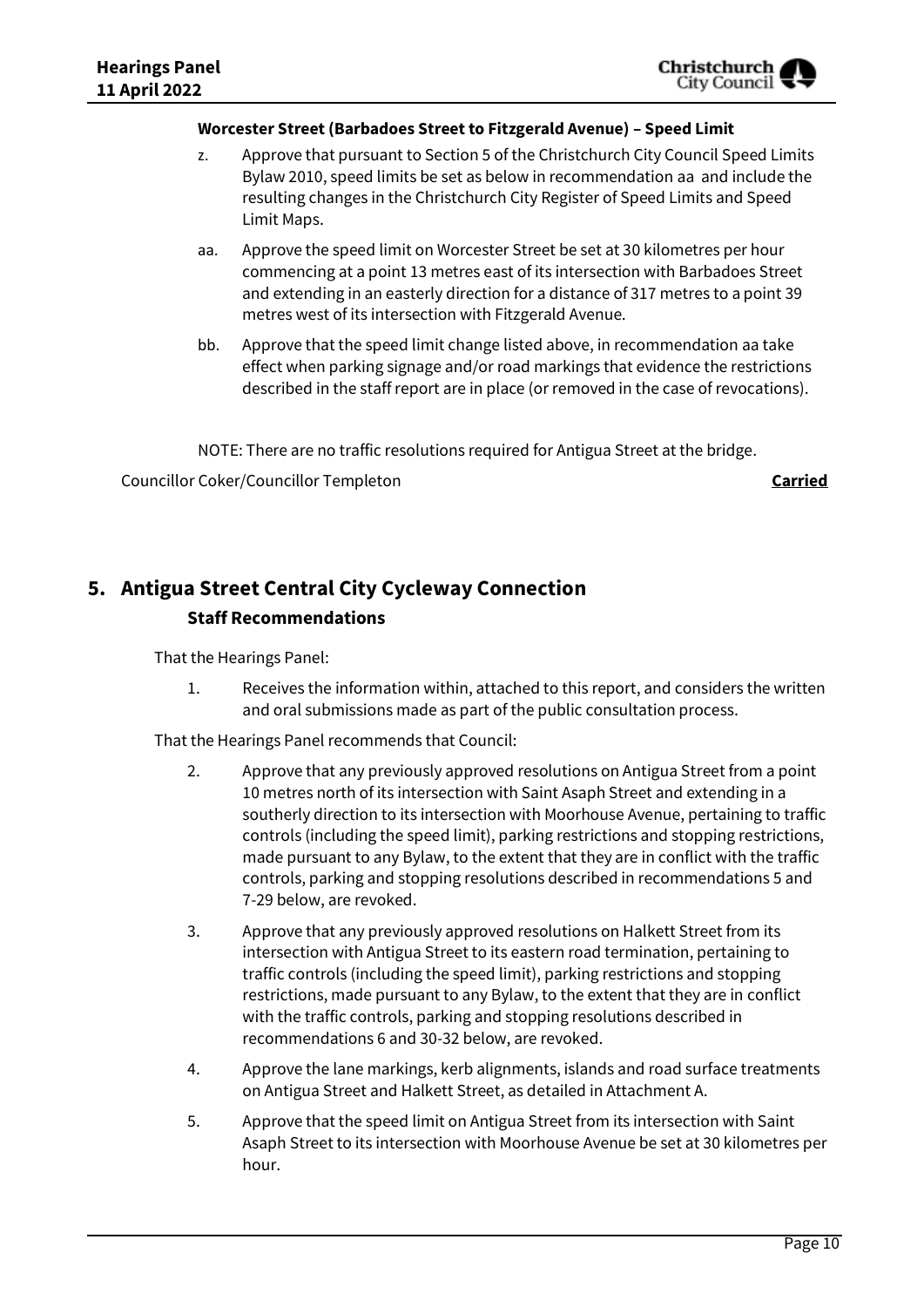- 6. Approve that the speed limit on Halkett Street, from its intersection with Antigua Street to its eastern road termination, be set at 30 kilometres per hour.
- 7. Approve that in accordance with Clauses 5 & 21 of the Christchurch City Council Traffic & Parking Bylaw 2017, that a Shared Path for the use by pedestrians and by all other road users specified in clause 5 of the bylaw, be established on the east side of Antigua Street commencing at its intersection with Saint Asaph Street and extending in a southerly direction for a distance of 205 metres, as detailed on Attachment A. All approved road users, using this shared path, must travel in a southbound direction except for pedestrians.
- 8. Approve that in accordance with Clauses 5 & 21 of the Christchurch City Council Traffic & Parking Bylaw 2017, that a Shared Path for the use by all road users specified in clause 5 of the bylaw, except pedestrians, be established on the east side of Antigua Street commencing at a point 17 metres south of its intersection with Saint Asaph Street and extending in a southerly direction to its intersection with Halkett Street, as detailed on Attachment A. All approved road users, using this shared path, must travel in a southbound direction.
- 9. Approve that in accordance with Clauses 5 & 21 of the Christchurch City Council Traffic & Parking Bylaw 2017, that a Shared Path for the use by all road users specified in clause 5 of the bylaw, except pedestrians, be established on the east side of Antigua Street commencing at its intersection with Halkett Street and extending in a southerly direction to its intersection with Moorhouse Avenue, as detailed on Attachment A. All approved road users, using this shared path, must travel in a southbound direction.
- 10. Approve that in accordance with Clause 18 of the Christchurch City Council Traffic & Parking Bylaw 2017, that a Special Vehicle Lane for the use of northbound cycles and wheeled recreational devices only, be established on the west side of Antigua Street commencing at its intersection with Moorhouse Avenue and extending in a northerly direction for a distance of 19 metres, as detailed on Attachment A.
- 11. Approve that in accordance with Clauses 5 & 21 of the Christchurch City Council Traffic & Parking Bylaw 2017, that a Shared Path for the use by all road users specified in clause 5 of the bylaw, except pedestrians, be established on the west side of Antigua Street commencing at a point 10 metres north of its intersection with Moorhouse Avenue and extending in a northerly direction for a distance of 361 metres, as detailed on Attachment A. All approved road users, using this shared path, must travel in a northbound direction.
- 12. Approve that in accordance with Clauses 5 & 21 of the Christchurch City Council Traffic & Parking Bylaw 2017, that a Shared Path for the use by pedestrians and by all other road users specified in clause 5 of the bylaw, be established on the west side of Antigua Street commencing at a point 10 metres north of its intersection with Moorhouse Avenue and extending in a northerly direction to its intersection with Saint Asaph Street, as detailed on Attachment A. All approved road users, using this shared path, must travel in a northbound direction except for pedestrians.
- 13. Approve that in accordance with Section 10.2 of the Land Transport Rule, Traffic Control Devices: 2004, that a Stop control be placed against Halkett Street at its intersection with Antigua Street, as detailed in Attachment A.

Turning restrictions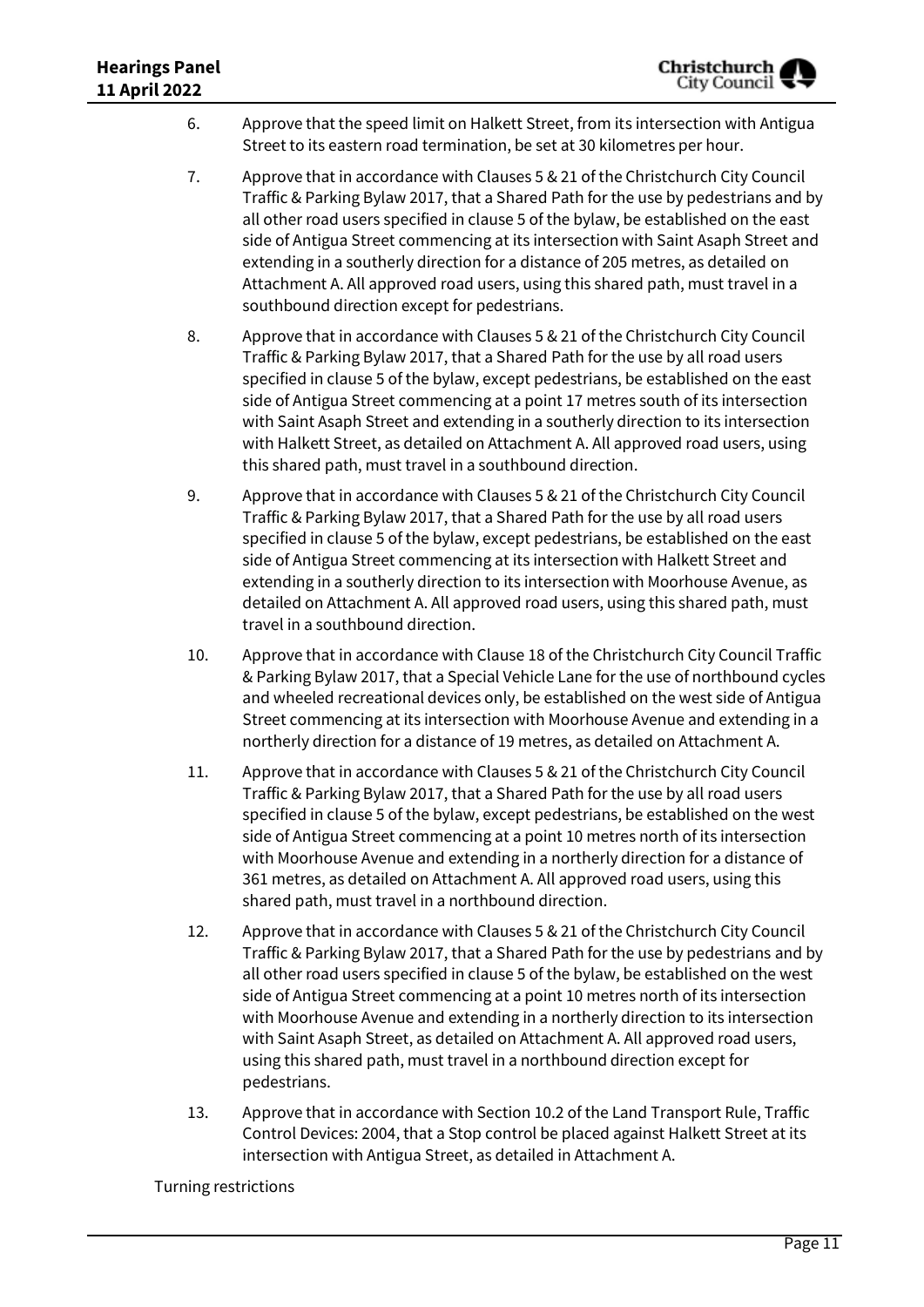- 14. Approve that in accordance with Clause 17 of the Christchurch City Council Traffic & Parking Bylaw 2017, the right turn movement for all motorised vehicles and cycles be prohibited from the south approach of Antigua Street at its intersection with Saint Asaph Street.
- 15. Approve that in accordance with Clause 17 of the Christchurch City Council Traffic & Parking Bylaw 2017, the left turn movement for all motorised vehicles and cycles be prohibited from the north approach of Antigua Street at its intersection with Saint Asaph Street.

Parking restrictions

- 16. Approve that in accordance with Clause 7 of the Christchurch City Council Traffic & Parking Bylaw 2017, that the stopping of vehicles is prohibited at any time, on the east side of Antigua Street commencing at its intersection with Saint Asaph Street and extending in a southerly direction to its intersection with Moorhouse Avenue.
- 17. Approve that in accordance with Clause 7 of the Christchurch City Council Traffic & Parking Bylaw 2017, that the stopping of vehicles is prohibited at any time, on the west side of Antigua Street commencing at its intersection with Moorhouse Avenue and extending in a northerly direction for a distance of 59 metres.
- 18. Approve that in accordance with Clause 7 of the Christchurch City Council Traffic & Parking Bylaw 2017, that the parking of vehicles be restricted to a maximum period of 120 minutes, on the west side of Antigua Street commencing at a point 59 metres north of its intersection with Moorhouse Avenue and extending in a northerly direction for a distance of 12 metres.
- 19. Approve that in accordance with Clause 7 of the Christchurch City Council Traffic & Parking Bylaw 2017, that the stopping of vehicles is prohibited at any time, on the west side of Antigua Street commencing at a point 71 metres north of its intersection with Moorhouse Avenue and extending in a northerly direction for a distance of 51 metres.
- 20. Approves that in accordance with Clause 7 of the Christchurch City Council Traffic & Parking Bylaw 2017, that the parking of vehicles be restricted to a maximum period of 120 minutes, on the west side of Antigua Street commencing at a point 122 metres north of its intersection with Moorhouse Avenue and extending in a northerly direction for a distance of 12 metres.
- 21. Approve that in accordance with Clause 7 of the Christchurch City Council Traffic & Parking Bylaw 2017, that the stopping of vehicles is prohibited at any time, on the west side of Antigua Street commencing at a point 134 metres north of its intersection with Moorhouse Avenue and extending in a northerly direction for a distance of 49 metres.
- 22. Approve that in accordance with Clause 7 of the Christchurch City Council Traffic & Parking Bylaw 2017, that the parking of vehicles be restricted to a maximum period of 120 minutes, on the west side of Antigua Street commencing at a point 183 metres north of its intersection with Moorhouse Avenue and extending in a northerly direction for a distance of 12 metres.
- 23. Approve that in accordance with Clause 7 of the Christchurch City Council Traffic & Parking Bylaw 2017, that the stopping of vehicles is prohibited at any time, on the west side of Antigua Street commencing at a point 195 metres north of its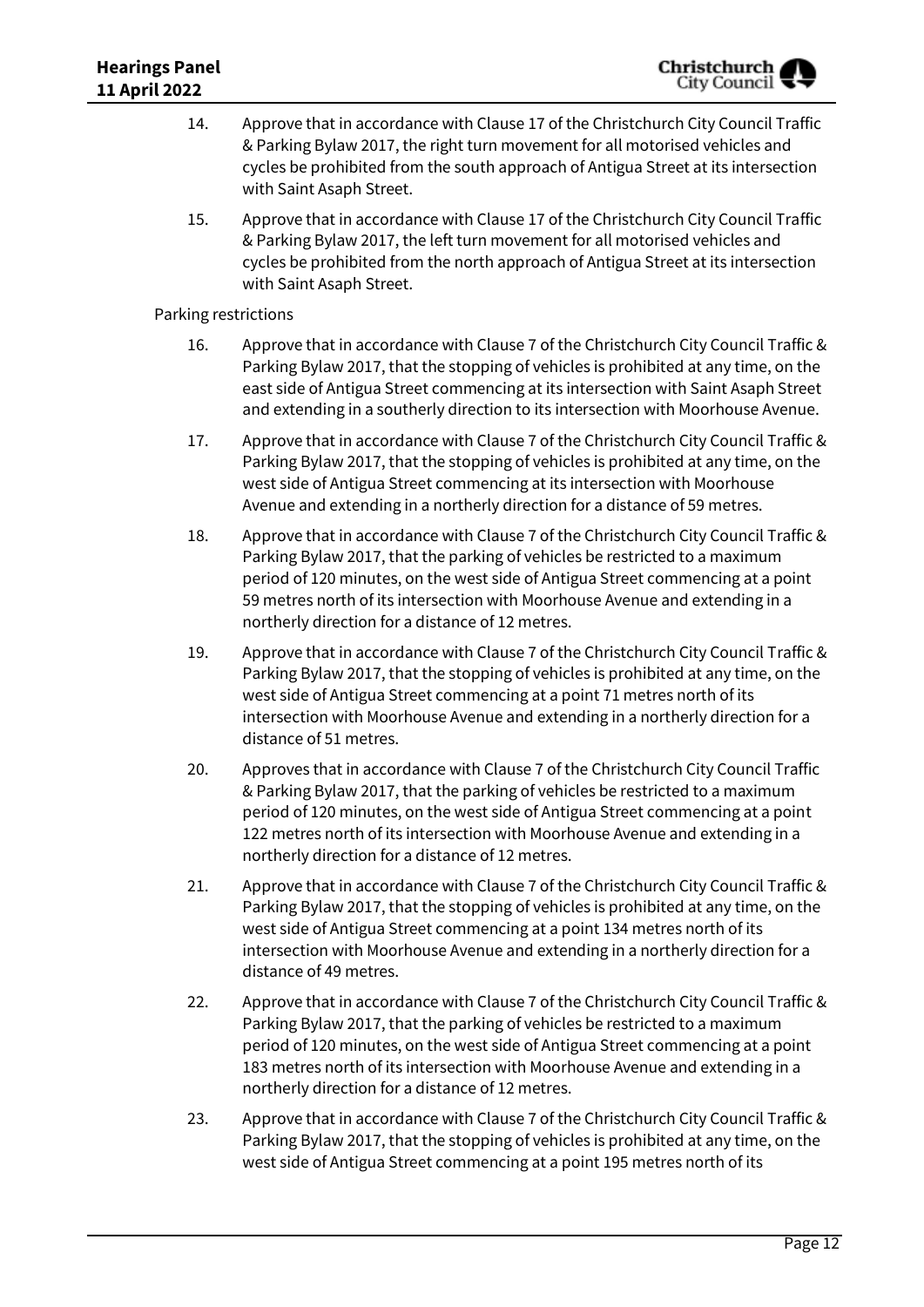intersection with Moorhouse Avenue and extending in a northerly direction for a distance of 22 metres.

- 24. Approve that in accordance with Clause 7 of the Christchurch City Council Traffic & Parking Bylaw 2017, that the parking of vehicles be restricted to a maximum period of 120 minutes, on the west side of Antigua Street commencing at a point 217 metres north of its intersection with Moorhouse Avenue and extending in a northerly direction for a distance of 32 metres.
- 25. Approve that in accordance with Clause 7 of the Christchurch City Council Traffic & Parking Bylaw 2017, that the stopping of vehicles is prohibited at any time, on the west side of Antigua Street commencing at a point 249 metres north of its intersection with Moorhouse Avenue and extending in a northerly direction for a distance of 32 metres.
- 26. Approve that in accordance with Clause 7 of the Christchurch City Council Traffic & Parking Bylaw 2017, that the parking of vehicles be restricted to a maximum period of 30 minutes, on the west side of Antigua Street commencing at a point 281 metres north of its intersection with Moorhouse Avenue and extending in a northerly direction for a distance of 18 metres.
- 27. Approve that in accordance with Clause 7 of the Christchurch City Council Traffic & Parking Bylaw 2017, that the stopping of vehicles is prohibited at any time, on the west side of Antigua Street commencing at a point 300 metres north of its intersection with Moorhouse Avenue and extending in a northerly direction for a distance of 23 metres.
- 28. Approve that in accordance with Clause 7 of the Christchurch City Council Traffic & Parking Bylaw 2017, that the parking of vehicles be restricted to a maximum period of 30 minutes, on the west side of Antigua Street commencing at a point 323 metres north of its intersection with Moorhouse Avenue and extending in a northerly direction for a distance of 12 metres.
- 29. Approve that in accordance with Clause 7 of the Christchurch City Council Traffic & Parking Bylaw 2017, that the stopping of vehicles is prohibited at any time, on the west side of Antigua Street commencing at a point 335 metres north of its intersection with Moorhouse Avenue and extending in a northerly direction to its intersection with Saint Asaph Street.
- 30. Approve that in accordance with Clause 7 of the Christchurch City Council Traffic & Parking Bylaw 2017, that the stopping of vehicles is prohibited at any time, on the north side of Halkett Street commencing at its intersection with Antigua Street and extending in an easterly direction for a distance of 8 metres.
- 31. Approve that in accordance with Clause 7 of the Christchurch City Council Traffic & Parking Bylaw 2017 that the parking of vehicles be restricted to a maximum period of 10 minutes, on the north side of Halkett Street commencing at its intersection with Antigua Street and extending in an easterly direction for a distance of 12 metres.
- 32. Approve that in accordance with Clause 7 of the Christchurch City Council Traffic & Parking Bylaw 2017, that the stopping of vehicles is prohibited at any time, on the south side of Halkett Street commencing at its intersection with Antigua Street and extending in an easterly direction for a distance of 49 metres.

#### General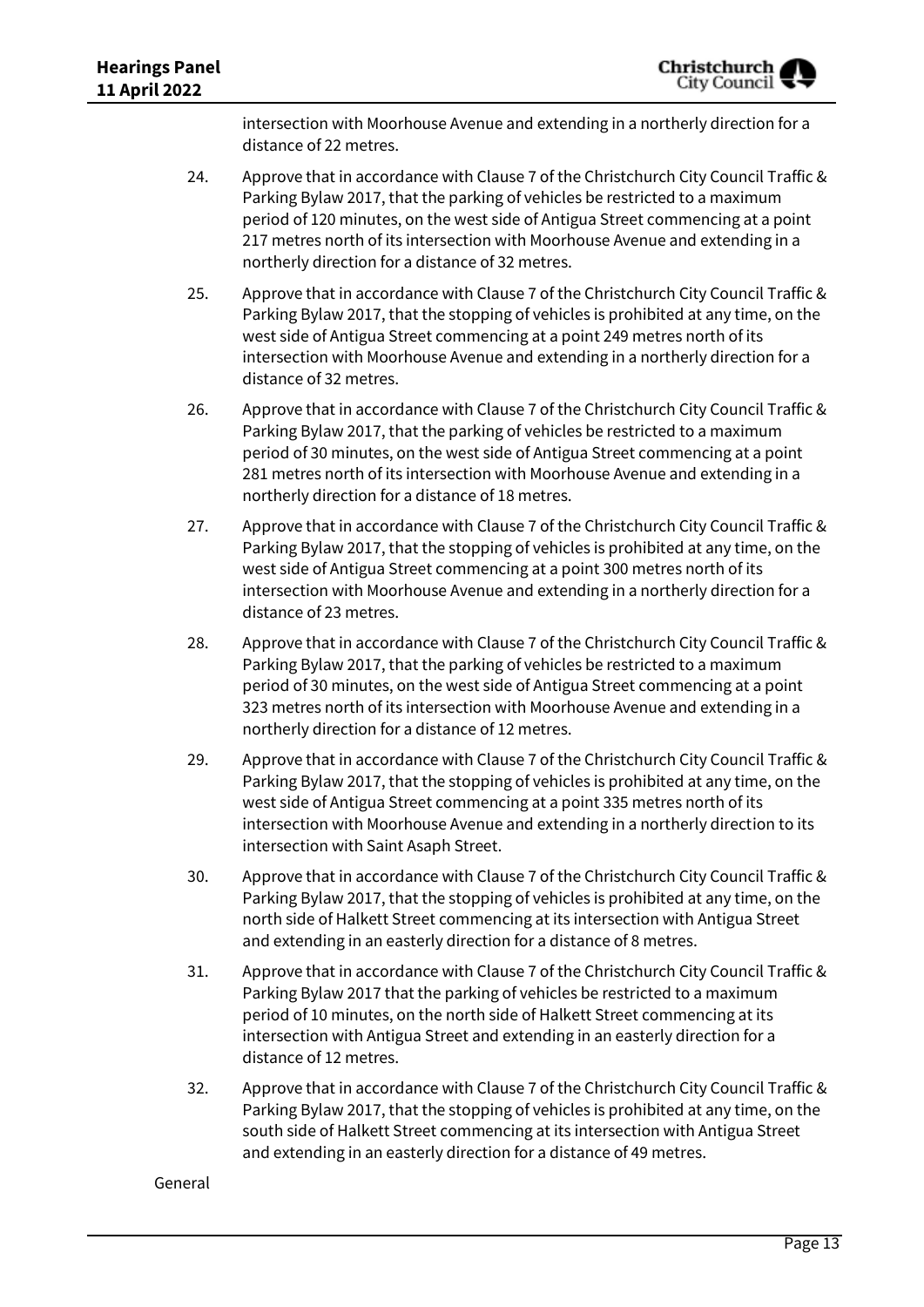- 33. Approve that 53 trees are planted on Antigua Street between the intersection with Saint Asaph Street and its intersection with Moorhouse Avenue.
- 34. Approve that the resolutions above, take effect when road markings and signs that evidence the restrictions, are in place, or, in the case of revocations, removed.

### **Hearings Panel Resolved BLHP/2022/00007**

#### **Hearing Panel Decision**

That the Hearings Panel:

- 1. Receive the information within, attached to this report, and considers the written and oral submissions made as part of the public consultation process.
- 2. Agree that if any of the traffic resolutions require amendment then:
	- a. Request staff to provide detailed traffic resolutions to reflect the Hearings Panel recommendations which will be circulated to the Hearings Panel by email.
	- b. Delegate confirmation of any amendments to the detailed traffic resolutions, as per the Hearings Panel recommendations, to the Chair of the Hearings Panel, noting they will be included in the report to the Council.

That the Hearings Panel recommends that Council:

- 3. Approve that any previously approved resolutions on Antigua Street from a point 10 metres north of its intersection with Saint Asaph Street and extending in a southerly direction to its intersection with Moorhouse Avenue, pertaining to traffic controls (including the speed limit), parking restrictions and stopping restrictions, made pursuant to any Bylaw, to the extent that they are in conflict with the traffic controls, parking and stopping resolutions described in recommendations 5 and 7-29 below, are revoked.
- 4. Approve that any previously approved resolutions on Halkett Street from its intersection with Antigua Street to its eastern road termination, pertaining to traffic controls (including the speed limit), parking restrictions and stopping restrictions, made pursuant to any Bylaw, to the extent that they are in conflict with the traffic controls, parking and stopping resolutions described in recommendations 6 and 30-32 below, are revoked.
- 5. Approve the lane markings, kerb alignments, islands and road surface treatments on Antigua Street and Halkett Street, as detailed in Attachment A, subject to the following amendments:
	- ii. That Attachment A be amended so that the width of the cycleway on the west side of Antigua Street is increased to 2.4m and the lane markings, kerb alignments, islands and road surface treatments and all other consequential amendments are incorporated; and
	- iii. That Attachment A be amended so that ,where appropriate, traffic calming treatments are incorporated into the entry/access points to properties on the east side of Antigua Street.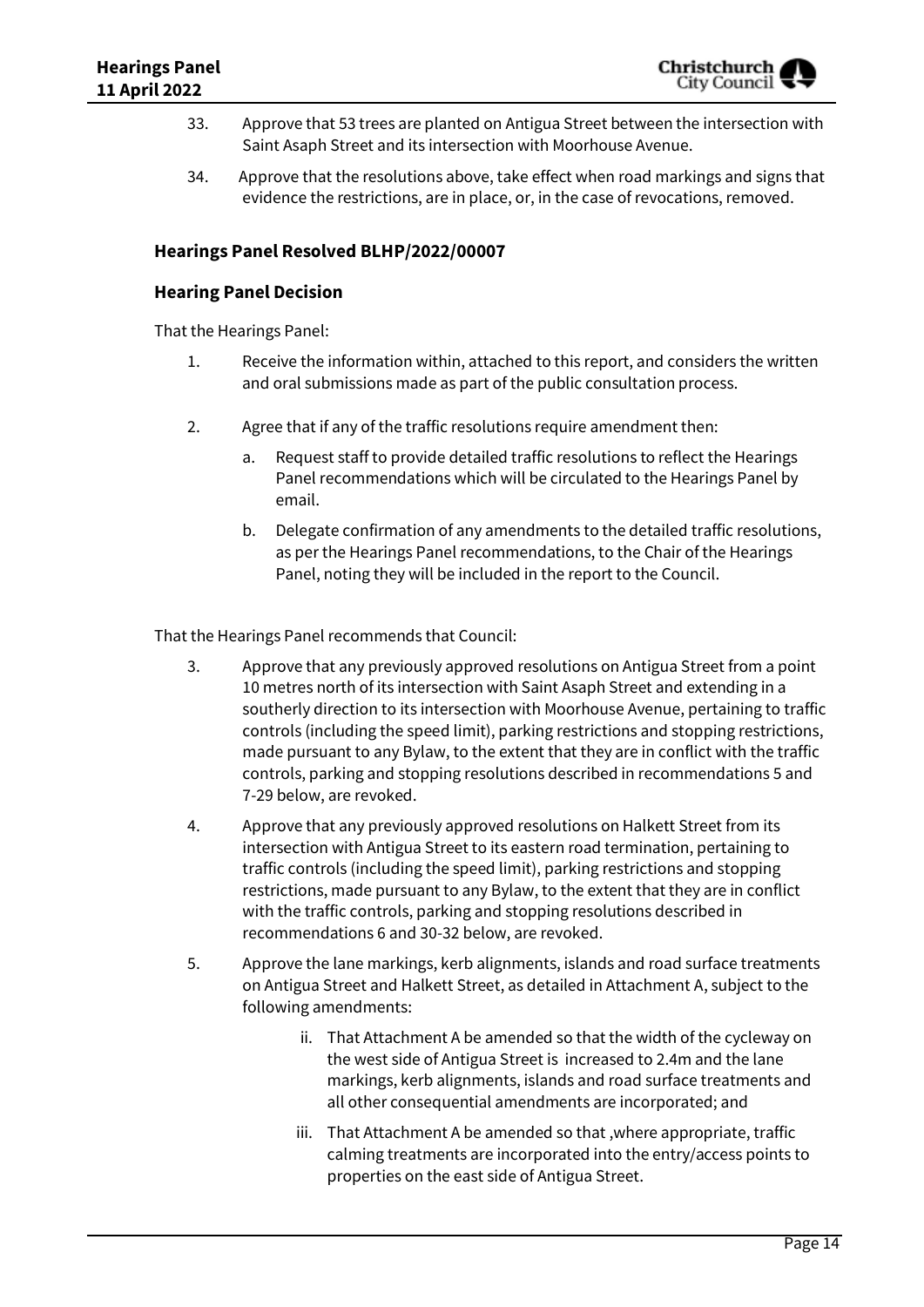- 6. Approve that the speed limit on Antigua Street from its intersection with Saint Asaph Street to its intersection with Moorhouse Avenue be set at 30 kilometres per hour.
- 7. Approve that the speed limit on Halkett Street, from its intersection with Antigua Street to its eastern road termination, be set at 30 kilometres per hour.
- 8. Approve that in accordance with Clauses 5 & 21 of the Christchurch City Council Traffic & Parking Bylaw 2017, that a Shared Path for the use by pedestrians and by all other road users specified in clause 5 of the bylaw, be established on the east side of Antigua Street commencing at its intersection with Saint Asaph Street and extending in a southerly direction for a distance of 205 metres, as detailed on Attachment A. All approved road users, using this shared path, must travel in a southbound direction except for pedestrians.
- 9. Approve that in accordance with Clauses 5 & 21 of the Christchurch City Council Traffic & Parking Bylaw 2017, that a Shared Path for the use by all road users specified in clause 5 of the bylaw, except pedestrians, be established on the east side of Antigua Street commencing at a point 17 metres south of its intersection with Saint Asaph Street and extending in a southerly direction to its intersection with Halkett Street, as detailed on Attachment A. All approved road users, using this shared path, must travel in a southbound direction.
- 10. Approve that in accordance with Clauses 5 & 21 of the Christchurch City Council Traffic & Parking Bylaw 2017, that a Shared Path for the use by all road users specified in clause 5 of the bylaw, except pedestrians, be established on the east side of Antigua Street commencing at its intersection with Halkett Street and extending in a southerly direction to its intersection with Moorhouse Avenue, as detailed on Attachment A. All approved road users, using this shared path, must travel in a southbound direction.
- 11. Approves that in accordance with Clause 18 of the Christchurch City Council Traffic & Parking Bylaw 2017, that a Special Vehicle Lane for the use of northbound cycles and wheeled recreational devices only, be established on the west side of Antigua Street commencing at its intersection with Moorhouse Avenue and extending in a northerly direction for a distance of 19 metres, as detailed on Attachment A.
- 12. Approve that in accordance with Clauses 5 & 21 of the Christchurch City Council Traffic & Parking Bylaw 2017, that a Shared Path for the use by all road users specified in clause 5 of the bylaw, except pedestrians, be established on the west side of Antigua Street commencing at a point 10 metres north of its intersection with Moorhouse Avenue and extending in a northerly direction for a distance of 361 metres, as detailed on Attachment A. All approved road users, using this shared path, must travel in a northbound direction.
- 13. Approve that in accordance with Clauses 5 & 21 of the Christchurch City Council Traffic & Parking Bylaw 2017, that a Shared Path for the use by pedestrians and by all other road users specified in clause 5 of the bylaw, be established on the west side of Antigua Street commencing at a point 10 metres north of its intersection with Moorhouse Avenue and extending in a northerly direction to its intersection with Saint Asaph Street, as detailed on Attachment A. All approved road users, using this shared path, must travel in a northbound direction except for pedestrians.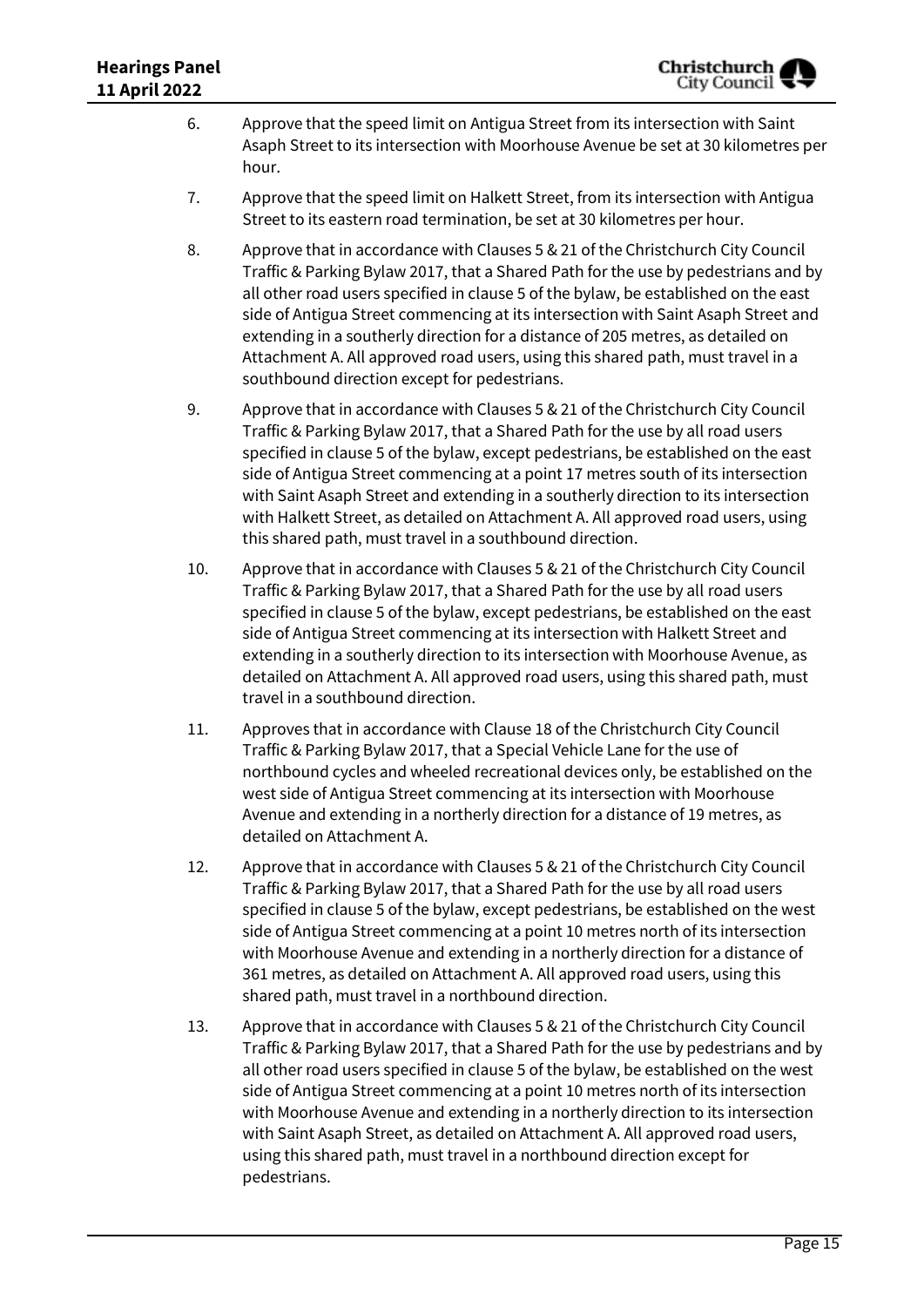14. Approve that in accordance with Section 10.2 of the Land Transport Rule, Traffic Control Devices: 2004, that a Stop control be placed against Halkett Street at its intersection with Antigua Street, as detailed in Attachment A.

Turning restrictions

- 15. Approve that in accordance with Clause 17 of the Christchurch City Council Traffic & Parking Bylaw 2017, the right turn movement for all motorised vehicles and cycles be prohibited from the south approach of Antigua Street at its intersection with Saint Asaph Street.
- 16. Approve that in accordance with Clause 17 of the Christchurch City Council Traffic & Parking Bylaw 2017, the left turn movement for all motorised vehicles and cycles be prohibited from the north approach of Antigua Street at its intersection with Saint Asaph Street.

Parking restrictions

- 17. Approve that in accordance with Clause 7 of the Christchurch City Council Traffic & Parking Bylaw 2017, that the stopping of vehicles is prohibited at any time, on the east side of Antigua Street commencing at its intersection with Saint Asaph Street and extending in a southerly direction to its intersection with Moorhouse Avenue.
- 18. Approve that in accordance with Clause 7 of the Christchurch City Council Traffic & Parking Bylaw 2017, that the stopping of vehicles is prohibited at any time, on the west side of Antigua Street commencing at its intersection with Moorhouse Avenue and extending in a northerly direction for a distance of 59 metres.
- 19. Approve that in accordance with Clause 7 of the Christchurch City Council Traffic & Parking Bylaw 2017, that the parking of vehicles be restricted to a maximum period of 120 minutes, on the west side of Antigua Street commencing at a point 59 metres north of its intersection with Moorhouse Avenue and extending in a northerly direction for a distance of 12 metres.
- 20. Approve that in accordance with Clause 7 of the Christchurch City Council Traffic & Parking Bylaw 2017, that the stopping of vehicles is prohibited at any time, on the west side of Antigua Street commencing at a point 71 metres north of its intersection with Moorhouse Avenue and extending in a northerly direction for a distance of 51 metres.
- 21. Approve that in accordance with Clause 7 of the Christchurch City Council Traffic & Parking Bylaw 2017, that the parking of vehicles be restricted to a maximum period of 120 minutes, on the west side of Antigua Street commencing at a point 122 metres north of its intersection with Moorhouse Avenue and extending in a northerly direction for a distance of 12 metres.
- 22. Approve that in accordance with Clause 7 of the Christchurch City Council Traffic & Parking Bylaw 2017, that the stopping of vehicles is prohibited at any time, on the west side of Antigua Street commencing at a point 134 metres north of its intersection with Moorhouse Avenue and extending in a northerly direction for a distance of 49 metres.
- 23. Approve that in accordance with Clause 7 of the Christchurch City Council Traffic & Parking Bylaw 2017, that the parking of vehicles be restricted to a maximum period of 120 minutes, on the west side of Antigua Street commencing at a point 183 metres north of its intersection with Moorhouse Avenue and extending in a northerly direction for a distance of 12 metres.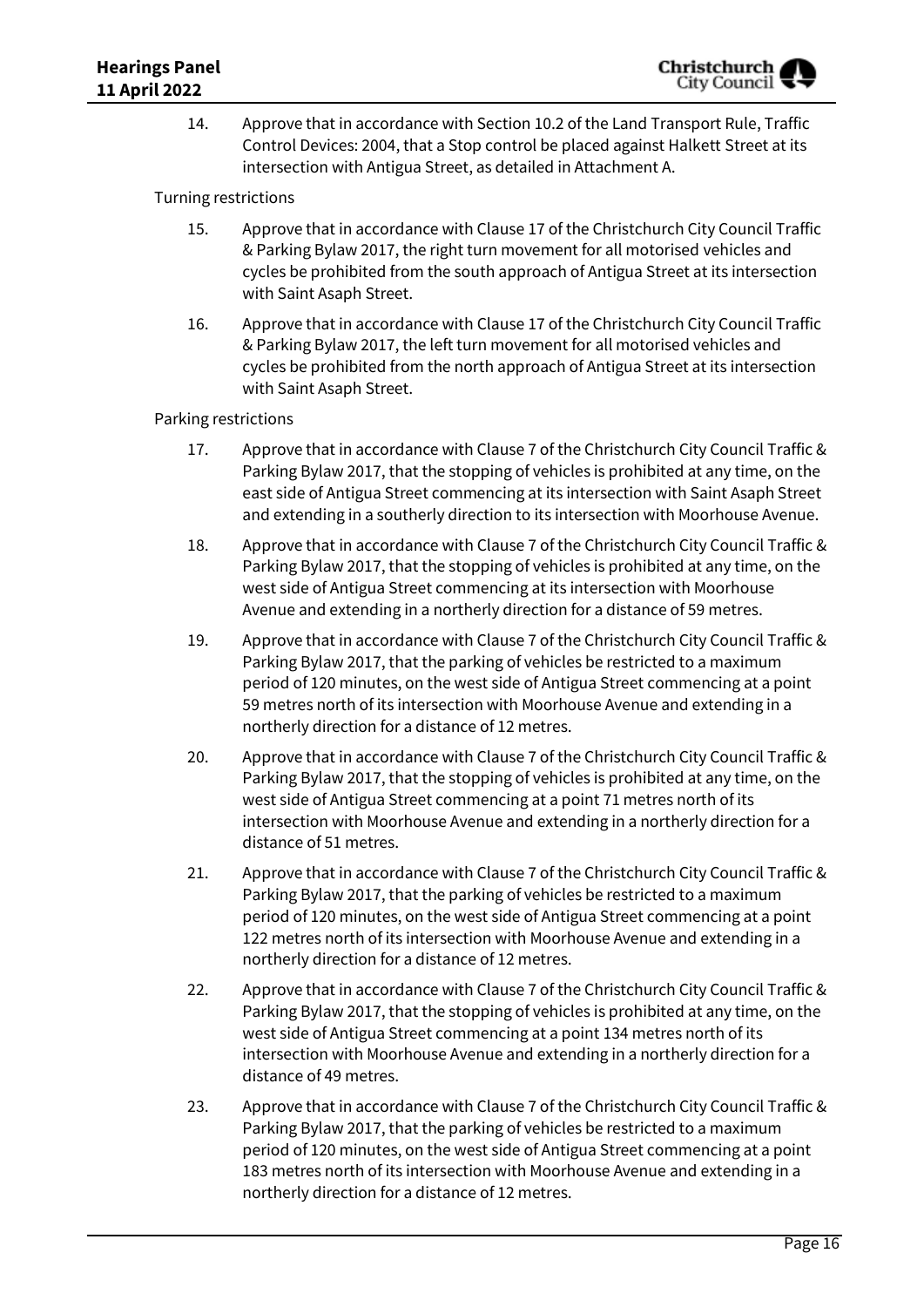- 24. Approve that in accordance with Clause 7 of the Christchurch City Council Traffic & Parking Bylaw 2017, that the stopping of vehicles is prohibited at any time, on the west side of Antigua Street commencing at a point 195 metres north of its intersection with Moorhouse Avenue and extending in a northerly direction for a distance of 22 metres.
- 25. Approve that in accordance with Clause 7 of the Christchurch City Council Traffic & Parking Bylaw 2017, that the parking of vehicles be restricted to a maximum period of 120 minutes, on the west side of Antigua Street commencing at a point 217 metres north of its intersection with Moorhouse Avenue and extending in a northerly direction for a distance of 32 metres.
- 26. Approve that in accordance with Clause 7 of the Christchurch City Council Traffic & Parking Bylaw 2017, that the stopping of vehicles is prohibited at any time, on the west side of Antigua Street commencing at a point 249 metres north of its intersection with Moorhouse Avenue and extending in a northerly direction for a distance of 32 metres.
- 27. Approve that in accordance with Clause 7 of the Christchurch City Council Traffic & Parking Bylaw 2017, that the parking of vehicles be restricted to a maximum period of 30 minutes, on the west side of Antigua Street commencing at a point 281 metres north of its intersection with Moorhouse Avenue and extending in a northerly direction for a distance of 18 metres.
- 28. Approve that in accordance with Clause 7 of the Christchurch City Council Traffic & Parking Bylaw 2017, that the stopping of vehicles is prohibited at any time, on the west side of Antigua Street commencing at a point 300 metres north of its intersection with Moorhouse Avenue and extending in a northerly direction for a distance of 23 metres.
- 29. Approve that in accordance with Clause 7 of the Christchurch City Council Traffic & Parking Bylaw 2017, that the parking of vehicles be restricted to a maximum period of 30 minutes, on the west side of Antigua Street commencing at a point 323 metres north of its intersection with Moorhouse Avenue and extending in a northerly direction for a distance of 12 metres.
- 30. Approve that in accordance with Clause 7 of the Christchurch City Council Traffic & Parking Bylaw 2017, that the stopping of vehicles is prohibited at any time, on the west side of Antigua Street commencing at a point 335 metres north of its intersection with Moorhouse Avenue and extending in a northerly direction to its intersection with Saint Asaph Street.
- 31. Approve that in accordance with Clause 7 of the Christchurch City Council Traffic & Parking Bylaw 2017, that the stopping of vehicles is prohibited at any time, on the north side of Halkett Street commencing at its intersection with Antigua Street and extending in an easterly direction for a distance of 8 metres.
- 32. Approve that in accordance with Clause 7 of the Christchurch City Council Traffic & Parking Bylaw 2017 that the parking of vehicles be restricted to a maximum period of 10 minutes, on the north side of Halkett Street commencing at its intersection with Antigua Street and extending in an easterly direction for a distance of 12 metres.
- 33. Approve that in accordance with Clause 7 of the Christchurch City Council Traffic & Parking Bylaw 2017, that the stopping of vehicles is prohibited at any time, on the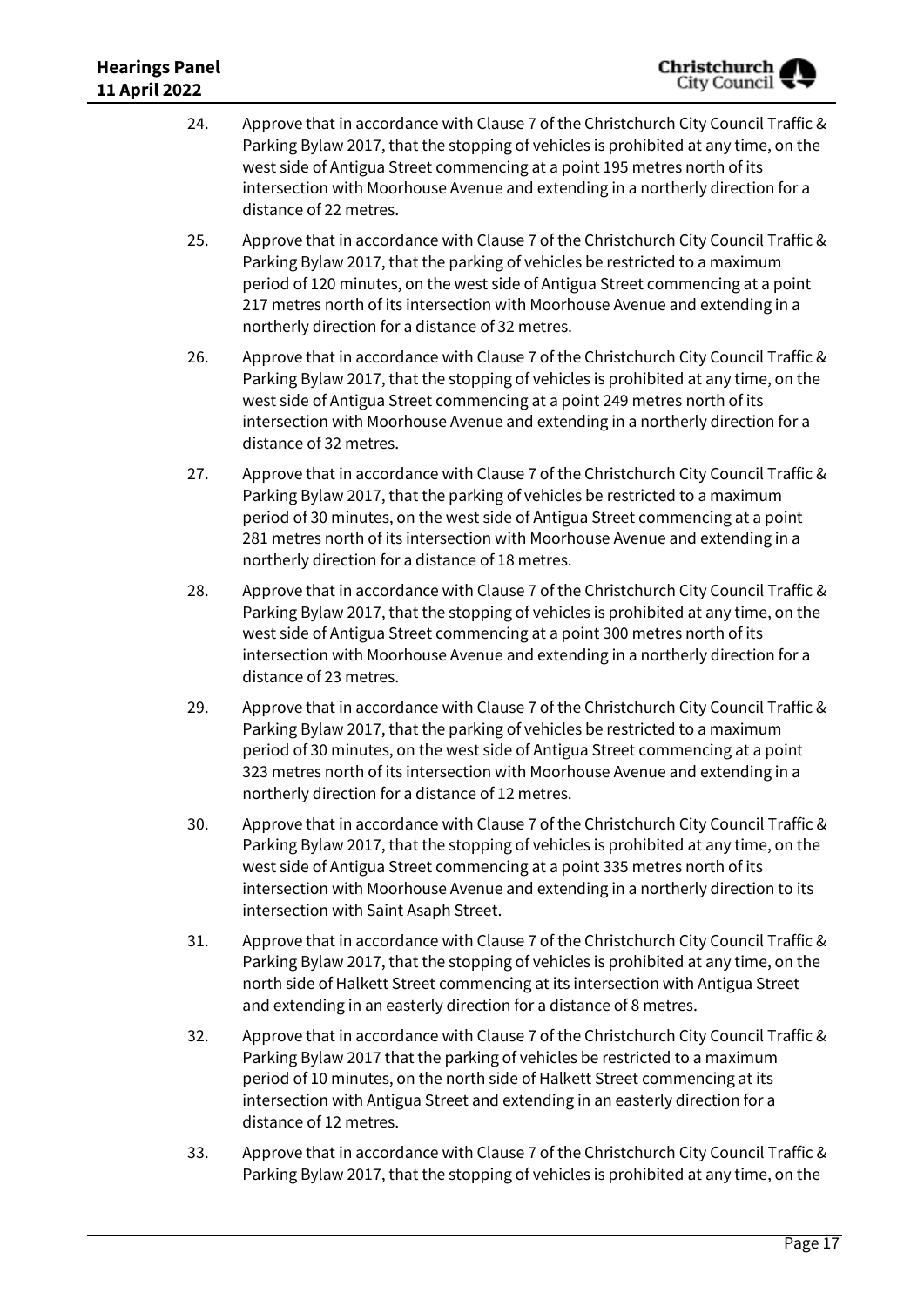south side of Halkett Street commencing at its intersection with Antigua Street and extending in an easterly direction for a distance of 49 metres.

General

- 34. Approve that 53 trees (or a lesser amount if any tree is shown to create a visibility issue for vehicles crossing a cycleway, footpath or shared path) are planted on Antigua Street between the intersection with Saint Asaph Street and its intersection with Moorhouse Avenue.
- 35. Note that staff will continue to consider the appropriateness of the placement and species of trees to protect visibility especially at access/entrance points across the cycleway.
- 36. Note that staff will inform the Community Board about the species of tree to be used.
- 37. Note that staff will continue to work with Ōtākaro Ltd/Parakiaore around installing appropriate signage for pedestrian and cyclist safety as part of the detailed design, and the Panel's preference for a stop sign at the southern exit onto Antigua Street from the facility.
- 38. Note that staff will ensure that the maintenance of road markings, especially in relation to cycle lanes and sharrows, is scheduled and carried out in such a way that these markings are always clearly visible, especially to motorists.
- 39. Note that cycle parking is to be provided at Parakiaore, and that additional cycle parking in other areas is to be addressed through detailed design.
- 40. Note that a number of submission points relating to the functioning of the traffic lights at the intersections at Milton Street, Moorhouse Avenue and Brougham Street for cyclists and refers the safety and efficiency concerns to the Transport Operations Team for consideration.
- 41. Approve that the resolutions above, take effect when road markings and signs that evidence the restrictions, are in place, or, in the case of revocations, removed.

Councillor Coker/Councillor Templeton **Carried**

## **9. Hearings Panel Recommendations Ngā Tūtohu o Te Tira Tauaki**

### **Hearings Panel Resolved BLHP/2022/00008**

#### **Part A**

That the Council: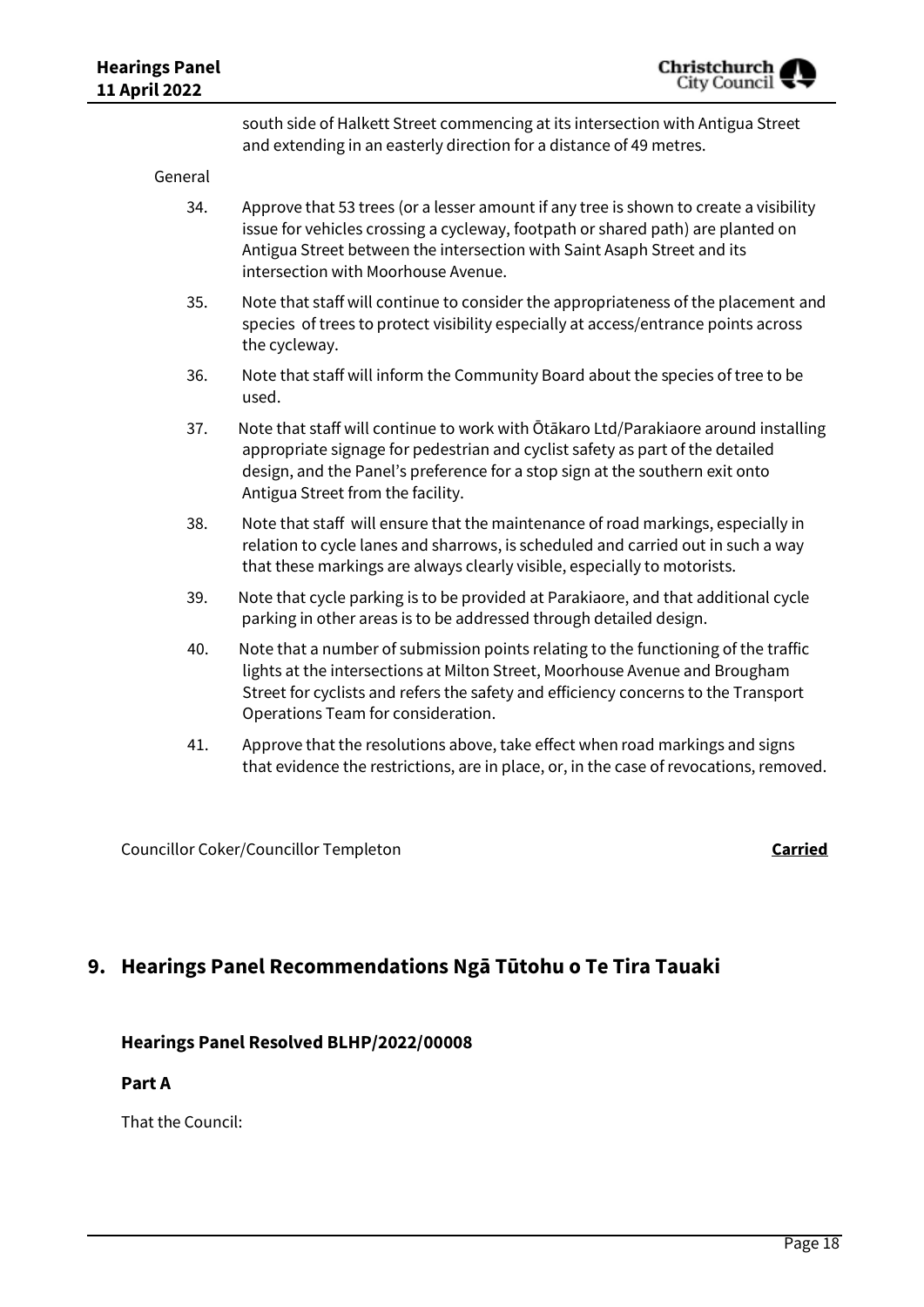#### **Antigua Street by the boatsheds**

- 1. Approve the scheme design of improvements to the area north of the Antigua St Bridge by the Boatsheds as detailed in Attachment B.
- 2. Note that staff will investigate additional signage, markings and other measures to emphasise the slow speed shared space.
- 3. Request staff to work with CDHB on understanding timelines for reopening the hospital's bridge and the requirements for use by cyclist and pedestrians.
- 4. Note that the Hearings Panel received a number of submission points that were out of scope and refers the following matters to the Transport Operations Team for consideration:
	- a. that the bike path be extended to Rolleston Avenue.
	- b. improvements to reduce conflicts in the section between St Asaph Street and the footbridge.

#### **Worcester Street (Manchester Street to Fitzgerald Avenue)**

- 5. Approve the scheme design of improvements to Worcester St between Fitzgerald Ave and Manchester St, as detailed in Attachment A subject to the following amendment:
	- a. Ensure no stopping lines are installed over the area of the speed hump.
- 6. Request staff liaise with Waka Kotahi and the Council's Travel Demand Management Team on education for cyclist and motorists on the use of sharrows. This could also include information about sharrows, and any future planned works, in a leaflet drop to Worcester Street residents once the works are completed to ensure they are aware of the meanings of the markings.
- 7. Note that the Panel support the inclusion of Worcester Street in the *Streets for People*  programme.
- 8. Request that staff investigate the phasing of traffic signals at the Madras Street and Worcester Street intersection to ensure sufficient time for pedestrians and cyclists crossing.
- 9. Note the status of the section of the Worcester Street between Latimer Square and Manchester Street is currently unclear. The Panel requests further advice to Council on marking, signage, speed limits and the potential for a shared path.
- 10. Approve the following resolutions relying on its powers under the Christchurch City Council Traffic and Parking Bylaw 2008 and Part 21 of the Local Government Act 1974.
- 11. Note that for the purposes of the following resolutions: (1) An intersection of roadways is defined by the position of kerbs on each intersecting roadway ; and (2) The resolution is to take effect from the commencement of physical road works associated with the project as detailed in this report; and (3) If the resolution states "Note 1 applies", any distance specified in the resolution relates the kerb line location referenced as exists on the road immediately prior to the Council meeting; and (4) If the resolution states "Note 2 applies", any distance specified in the resolution relates the approved kerb line location on the road resulting from the Council resolutions in this report at the Council meeting.

#### **Worcester Street (Manchester Street to Latimer Square West) – New Traffic Controls**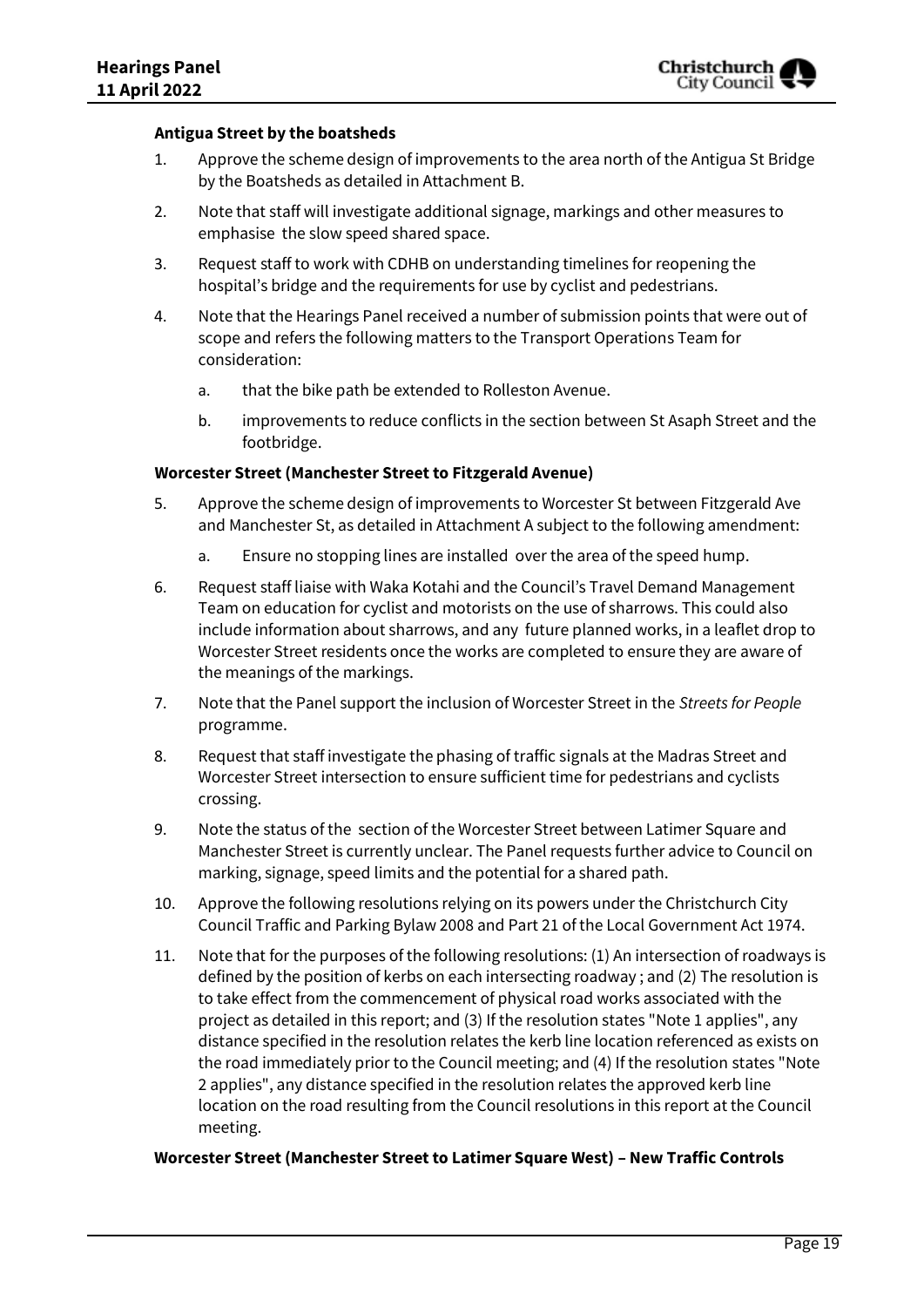12. Approve the road marking changes, kerb alignment changes, and road surface changes, on Worcester Street, commencing from a point 20 metres east of its intersection with Manchester Street and extending in an easterly direction for 162 metres to its intersection with Latimer Square West, as detailed on **Attachment A**. *Note 2 applies*.

#### **Worcester Street (Latimer Square West to Latimer Square East) – New Traffic Controls**

13. Approve that a shared pathway on Latimer Square (running centrally through Latimer Square, connecting Worcester Street), commencing at its intersection with Latimer Square West and extending in an easterly direction for 90 metres to its intersection with Latimer Square East, be resolved as a bi-directional shared pedestrian/ cycle pathway, in accordance with section 11.4 of the Land Transport Act - Traffic Control Devices Rule: 2004, as detailed on **Attachment A.** *Note 2 applies*.

#### **Worcester Street (Latimer Square East to Barbadoes Street) – New Traffic Controls**

- 14. Approve the road marking changes, kerb alignment changes, and road surface changes, on Worcester Street, commencing from its intersection with Latimer Square East and extending in an easterly direction for 179 metres to its intersection with Barbadoes Street, as detailed on **Attachment A**. *Note 2 applies*.
- 15. Approve that a special vehicle lane be installed on Worcester Street for cyclists travelling westbound, commencing at a point 22 metres east of its intersection with Latimer Square East, and extending in a westerly direction for 18 metres, to a point 4 metres east of its intersection with Latimer Square East, as detailed on **Attachment A.** This special vehicle lane is to be added to the Register of Roads or Traffic Lanes Restricted to Specific Classes of Vehicles in the Traffic and Parking Bylaw 2008. *Note 2 applies*.

#### **Intersection – Worcester Street / Barbadoes Street Intersection**

16. Approve the road marking changes, kerb alignment changes and road surfacing changes at the intersection of Worcester Street and Barbadoes Street, as detailed on **Attachment A**. *Note 2 applies*.

#### **Worcester Street (Barbadoes Street to Fitzgerald Avenue) – Existing Parking and Stopping Restrictions**

- 17. Approve that all existing parking and stopping restrictions on the north side of Worcester Street, commencing at a point 152 metres east of its intersection with Barbadoes Street and extending in an easterly direction for 6 metres to a point 158 metres east of its intersection with Barbadoes Street, be revoked. *Note 1 applies*.
- 18. Approve that all existing parking and stopping restrictions on the south side of Worcester Street, commencing at a point 152 metres east of its intersection with Barbadoes Street and extending in an easterly direction for 6 metres to a point 158 metres east of its intersection with Barbadoes Street, be revoked. *Note 1 applies*.

#### **Worcester Street (Barbadoes Street to Fitzgerald Avenue) – New Traffic Controls**

- 19. Approve the road marking changes, kerb alignment changes, and road surface changes, on Worcester Street, commencing from its intersection with Barbadoes Street and extending in an easterly direction for 342 metres to a point 27 metres west of its intersection with Fitzgerald Avenue, as detailed on **Attachment A**. *Note 2 applies*.
- 20. Approve that a road hump be installed on Worcester Street at a point 155 metres east of its intersection with Barbadoes Street, as detailed on **Attachment A**. *Note 2 applies*.

#### **Worcester Street (Barbadoes Street to Fitzgerald Avenue) – New Parking and Stopping Restrictions**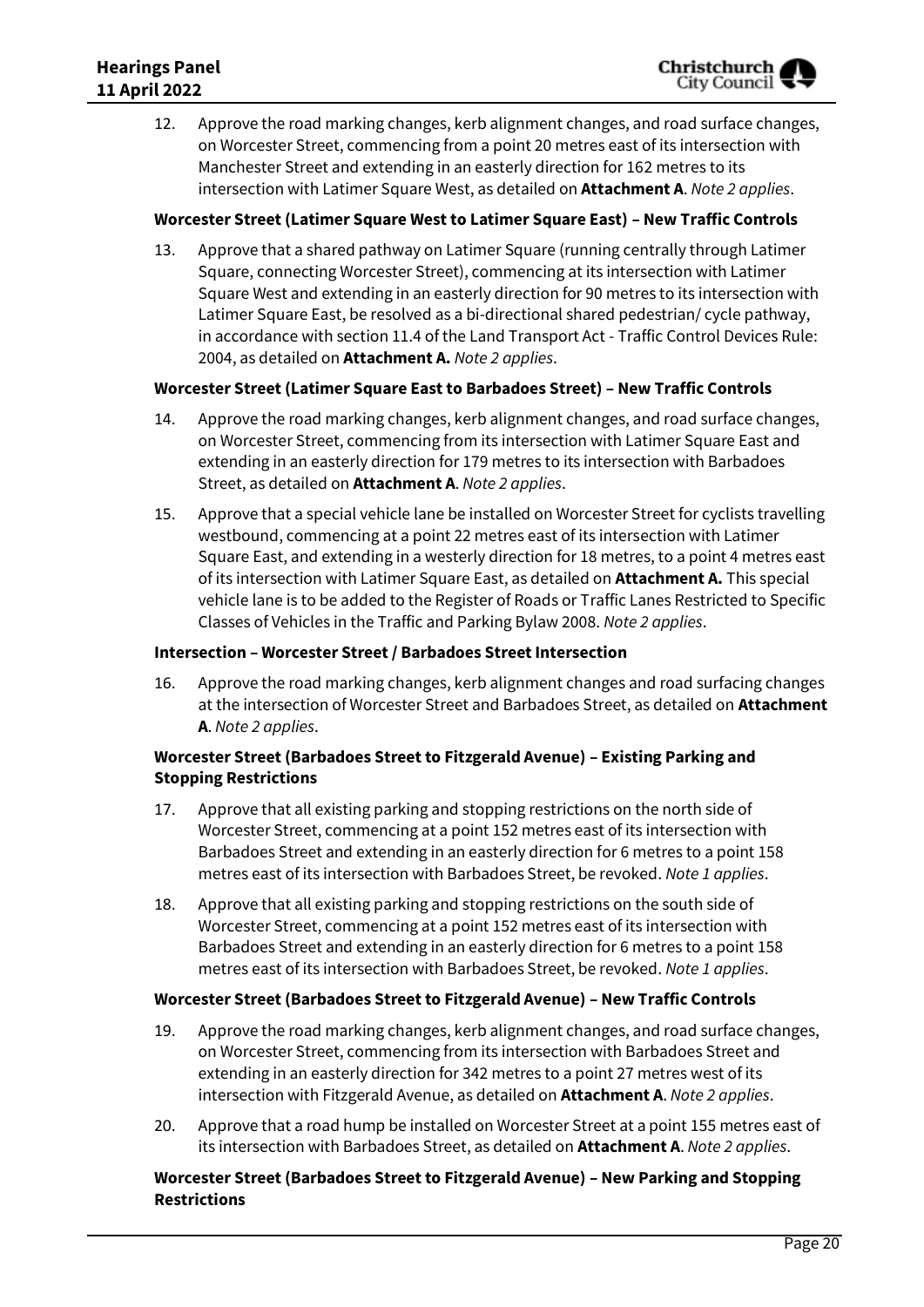- 21. Approve that the stopping of vehicles be prohibited at any time on the north side of Worcester Street, commencing at a point 152 metres east of its intersection with Barbadoes Street and extending in an easterly direction for 6 metres to a point 158 metres east of its intersection with Barbadoes Street, as detailed on **Attachment A.** *Note 2 applies*.
- 22. Approve that the stopping of vehicles be prohibited at any time on the south side of Worcester Street, commencing at a point 152 metres east of its intersection with Barbadoes Street and extending in an easterly direction for 6 metres to a point 158 metres east of its intersection with Barbadoes Street, as detailed on **Attachment A.** *Note 2 applies*.

#### **Worcester Street (Latimer Square East to Barbadoes Street) – Speed Limit**

- 23. Approve that pursuant to Section 5 of the Christchurch City Council Speed Limits Bylaw 2010, speed limits be set as below in recommendation 24 and include the resulting changes in the Christchurch City Register of Speed Limits and Speed Limit Maps:
- 24. Approve the speed limit on Worcester Street be set at 30 kilometres per hour commencing at a point 20 metres east of its intersection with Latimer Square East and extending in an easterly direction for a distance of 132 metres to 27 metres west of its intersection with Barbadoes Street.
- 25. Approve that the speed limit change listed above, in recommendation 24 take effect when parking signage and/or road markings that evidence the restrictions described in the staff report are in place (or removed in the case of revocations).

#### **Worcester Street (Barbadoes Street to Fitzgerald Avenue) – Speed Limit**

- 26. Approve that pursuant to Section 5 of the Christchurch City Council Speed Limits Bylaw 2010, speed limits be set as below in recommendation 27 and include the resulting changes in the Christchurch City Register of Speed Limits and Speed Limit Maps.
- 27. Approve the speed limit on Worcester Street be set at 30 kilometres per hour commencing at a point 13 metres east of its intersection with Barbadoes Street and extending in an easterly direction for a distance of 317 metres to a point 39 metres west of its intersection with Fitzgerald Avenue.
- 28. Approve that the speed limit change listed above, in recommendation 27 take effect when parking signage and/or road markings that evidence the restrictions described in the staff report are in place (or removed in the case of revocations).

#### **Antigua Street Central City Cycleway Connection**

- 29. Approve that any previously approved resolutions on Antigua Street from a point 10 metres north of its intersection with Saint Asaph Street and extending in a southerly direction to its intersection with Moorhouse Avenue, pertaining to traffic controls (including the speed limit), parking restrictions and stopping restrictions, made pursuant to any Bylaw, to the extent that they are in conflict with the traffic controls, parking and stopping resolutions described in recommendations 5 and 7-29 below, are revoked.
- 30. Approve that any previously approved resolutions on Halkett Street from its intersection with Antigua Street to its eastern road termination, pertaining to traffic controls (including the speed limit), parking restrictions and stopping restrictions, made pursuant to any Bylaw, to the extent that they are in conflict with the traffic controls,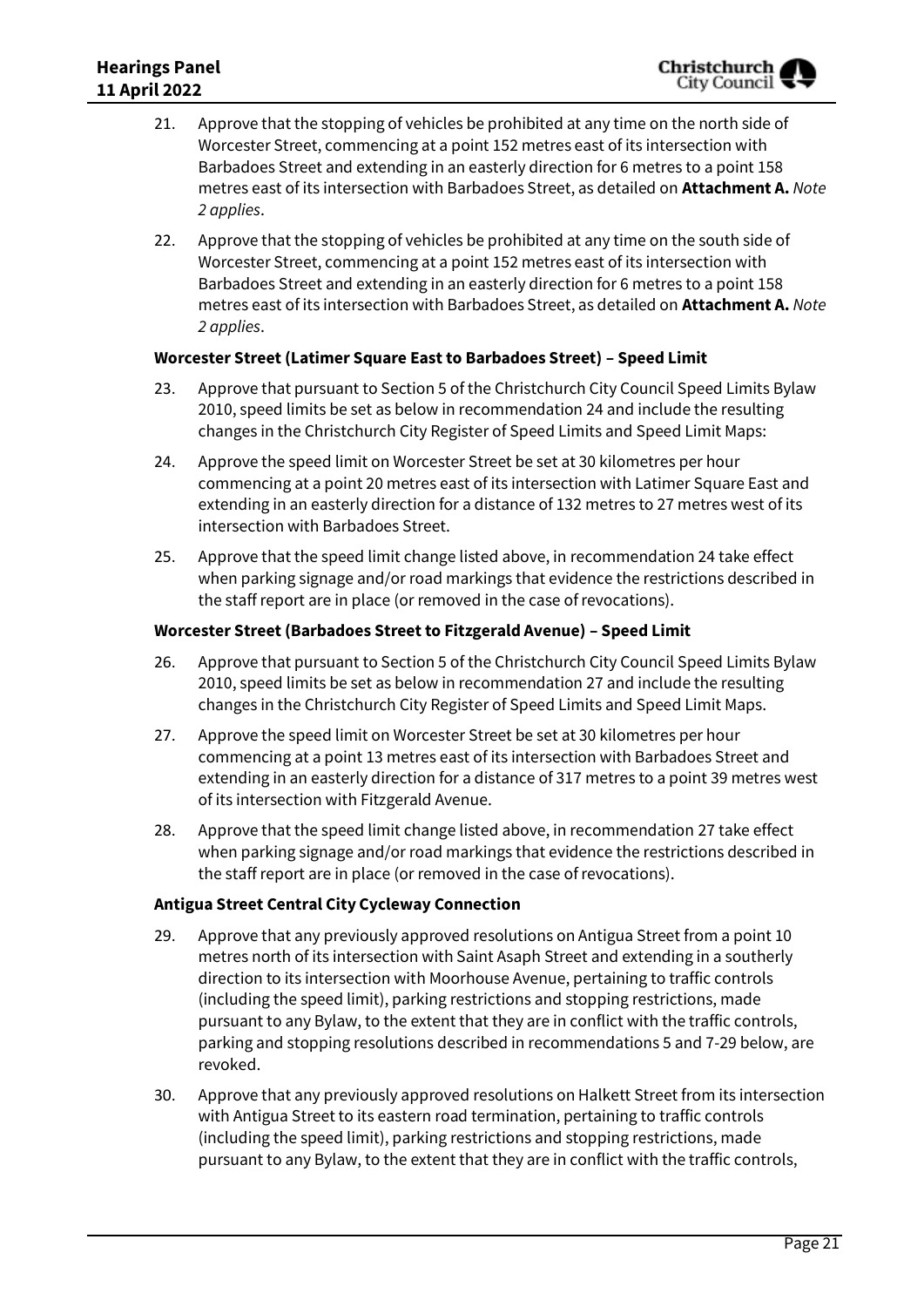parking and stopping resolutions described in recommendations 6 and 30-32 below, are revoked.

- 31. Approve the lane markings, kerb alignments, islands and road surface treatments on Antigua Street and Halkett Street, as detailed in Attachment A, subject to the following amendments:
	- a. That Attachment A be amended so that the width of the cycleway on the west side of Antigua Street is increased to 2.4m and the lane markings, kerb alignments, islands and road surface treatments and all other consequential amendments are incorporated; and
	- b. That Attachment A be amended so that ,where appropriate, traffic calming treatments are incorporated into the entry/access points to properties on the east side of Antigua Street.
- 32. Approve that the speed limit on Antigua Street from its intersection with Saint Asaph Street to its intersection with Moorhouse Avenue be set at 30 kilometres per hour.
- 33. Approve that the speed limit on Halkett Street, from its intersection with Antigua Street to its eastern road termination, be set at 30 kilometres per hour.
- 34. Approve that in accordance with Clauses 5 & 21 of the Christchurch City Council Traffic & Parking Bylaw 2017, that a Shared Path for the use by pedestrians and by all other road users specified in clause 5 of the bylaw, be established on the east side of Antigua Street commencing at its intersection with Saint Asaph Street and extending in a southerly direction for a distance of 205 metres, as detailed on Attachment A. All approved road users, using this shared path, must travel in a southbound direction except for pedestrians.
- 35. Approve that in accordance with Clauses 5 & 21 of the Christchurch City Council Traffic & Parking Bylaw 2017, that a Shared Path for the use by all road users specified in clause 5 of the bylaw, except pedestrians, be established on the east side of Antigua Street commencing at a point 17 metres south of its intersection with Saint Asaph Street and extending in a southerly direction to its intersection with Halkett Street, as detailed on Attachment A. All approved road users, using this shared path, must travel in a southbound direction.
- 36. Approve that in accordance with Clauses 5 & 21 of the Christchurch City Council Traffic & Parking Bylaw 2017, that a Shared Path for the use by all road users specified in clause 5 of the bylaw, except pedestrians, be established on the east side of Antigua Street commencing at its intersection with Halkett Street and extending in a southerly direction to its intersection with Moorhouse Avenue, as detailed on Attachment A. All approved road users, using this shared path, must travel in a southbound direction.
- 37. Approve that in accordance with Clause 18 of the Christchurch City Council Traffic & Parking Bylaw 2017, that a Special Vehicle Lane for the use of northbound cycles and wheeled recreational devices only, be established on the west side of Antigua Street commencing at its intersection with Moorhouse Avenue and extending in a northerly direction for a distance of 19 metres, as detailed on Attachment A.
- 38. Approve that in accordance with Clauses 5 & 21 of the Christchurch City Council Traffic & Parking Bylaw 2017, that a Shared Path for the use by all road users specified in clause 5 of the bylaw, except pedestrians, be established on the west side of Antigua Street commencing at a point 10 metres north of its intersection with Moorhouse Avenue and extending in a northerly direction for a distance of 361 metres, as detailed on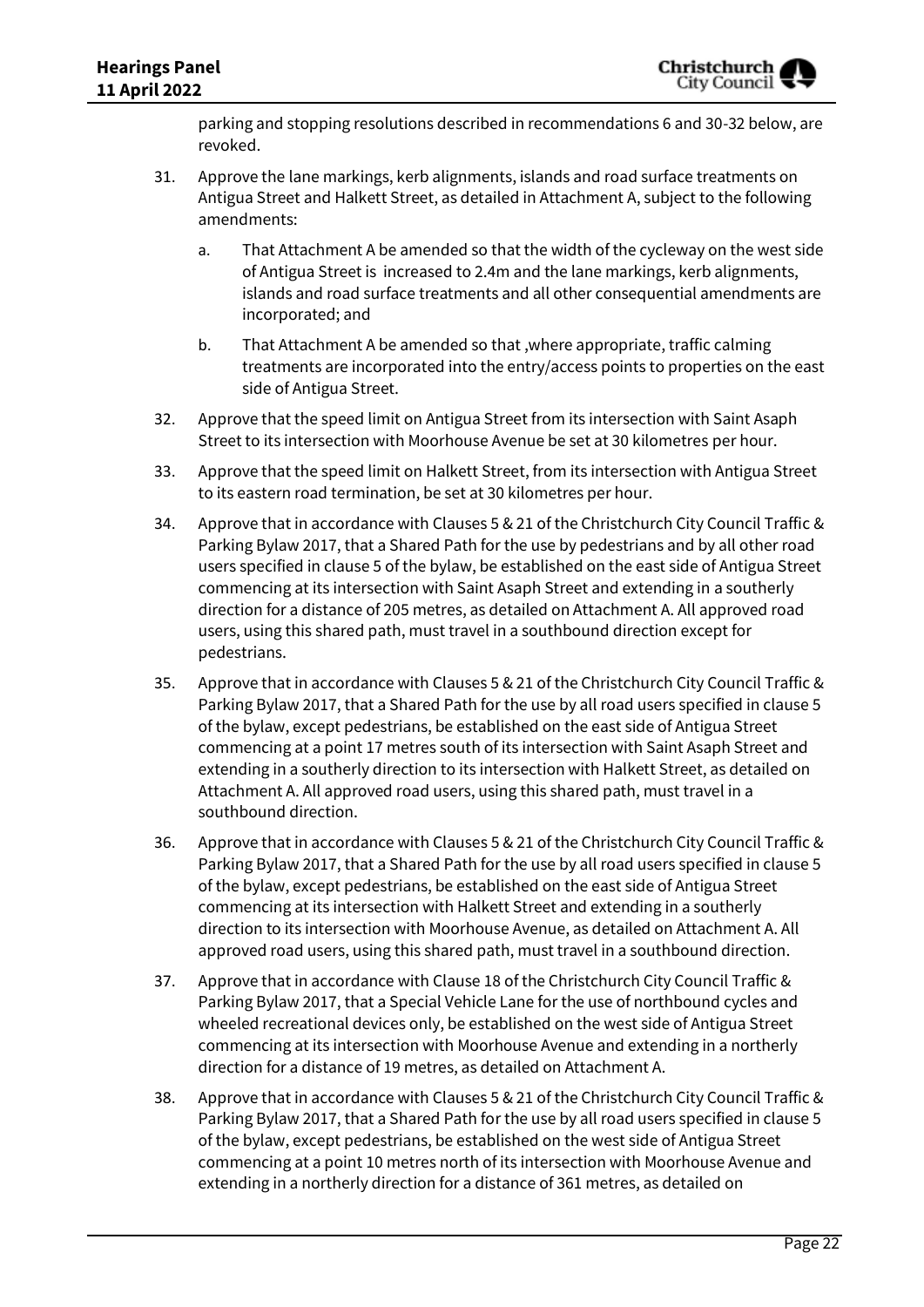Attachment A. All approved road users, using this shared path, must travel in a northbound direction.

- 39. Approve that in accordance with Clauses 5 & 21 of the Christchurch City Council Traffic & Parking Bylaw 2017, that a Shared Path for the use by pedestrians and by all other road users specified in clause 5 of the bylaw, be established on the west side of Antigua Street commencing at a point 10 metres north of its intersection with Moorhouse Avenue and extending in a northerly direction to its intersection with Saint Asaph Street, as detailed on Attachment A. All approved road users, using this shared path, must travel in a northbound direction except for pedestrians.
- 40. Approve that in accordance with Section 10.2 of the Land Transport Rule, Traffic Control Devices: 2004, that a Stop control be placed against Halkett Street at its intersection with Antigua Street, as detailed in Attachment A.

Turning restrictions

- 41. Approve that in accordance with Clause 17 of the Christchurch City Council Traffic & Parking Bylaw 2017, the right turn movement for all motorised vehicles and cycles be prohibited from the south approach of Antigua Street at its intersection with Saint Asaph Street.
- 42. Approve that in accordance with Clause 17 of the Christchurch City Council Traffic & Parking Bylaw 2017, the left turn movement for all motorised vehicles and cycles be prohibited from the north approach of Antigua Street at its intersection with Saint Asaph Street.

Parking restrictions

- 43. Approve that in accordance with Clause 7 of the Christchurch City Council Traffic & Parking Bylaw 2017, that the stopping of vehicles is prohibited at any time, on the east side of Antigua Street commencing at its intersection with Saint Asaph Street and extending in a southerly direction to its intersection with Moorhouse Avenue.
- 44. Approve that in accordance with Clause 7 of the Christchurch City Council Traffic & Parking Bylaw 2017, that the stopping of vehicles is prohibited at any time, on the west side of Antigua Street commencing at its intersection with Moorhouse Avenue and extending in a northerly direction for a distance of 59 metres.
- 45. Approve that in accordance with Clause 7 of the Christchurch City Council Traffic & Parking Bylaw 2017, that the parking of vehicles be restricted to a maximum period of 120 minutes, on the west side of Antigua Street commencing at a point 59 metres north of its intersection with Moorhouse Avenue and extending in a northerly direction for a distance of 12 metres.
- 46. Approve that in accordance with Clause 7 of the Christchurch City Council Traffic & Parking Bylaw 2017, that the stopping of vehicles is prohibited at any time, on the west side of Antigua Street commencing at a point 71 metres north of its intersection with Moorhouse Avenue and extending in a northerly direction for a distance of 51 metres.
- 47. Approve that in accordance with Clause 7 of the Christchurch City Council Traffic & Parking Bylaw 2017, that the parking of vehicles be restricted to a maximum period of 120 minutes, on the west side of Antigua Street commencing at a point 122 metres north of its intersection with Moorhouse Avenue and extending in a northerly direction for a distance of 12 metres.
- 48. Approve that in accordance with Clause 7 of the Christchurch City Council Traffic & Parking Bylaw 2017, that the stopping of vehicles is prohibited at any time, on the west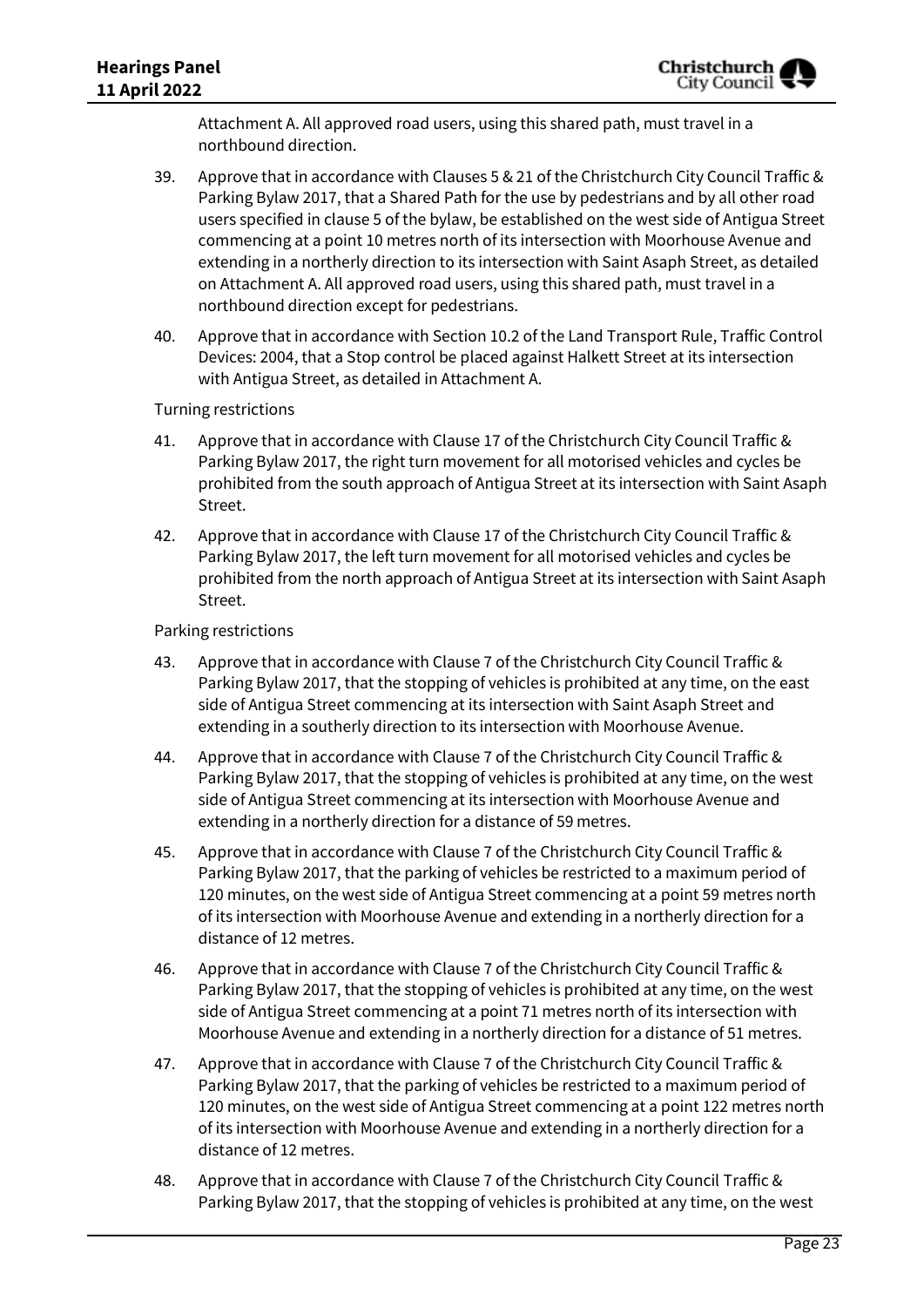side of Antigua Street commencing at a point 134 metres north of its intersection with Moorhouse Avenue and extending in a northerly direction for a distance of 49 metres.

- 49. Approve that in accordance with Clause 7 of the Christchurch City Council Traffic & Parking Bylaw 2017, that the parking of vehicles be restricted to a maximum period of 120 minutes, on the west side of Antigua Street commencing at a point 183 metres north of its intersection with Moorhouse Avenue and extending in a northerly direction for a distance of 12 metres.
- 50. Approve that in accordance with Clause 7 of the Christchurch City Council Traffic & Parking Bylaw 2017, that the stopping of vehicles is prohibited at any time, on the west side of Antigua Street commencing at a point 195 metres north of its intersection with Moorhouse Avenue and extending in a northerly direction for a distance of 22 metres.
- 51. Approve that in accordance with Clause 7 of the Christchurch City Council Traffic & Parking Bylaw 2017, that the parking of vehicles be restricted to a maximum period of 120 minutes, on the west side of Antigua Street commencing at a point 217 metres north of its intersection with Moorhouse Avenue and extending in a northerly direction for a distance of 32 metres.
- 52. Approve that in accordance with Clause 7 of the Christchurch City Council Traffic & Parking Bylaw 2017, that the stopping of vehicles is prohibited at any time, on the west side of Antigua Street commencing at a point 249 metres north of its intersection with Moorhouse Avenue and extending in a northerly direction for a distance of 32 metres.
- 53. Approve that in accordance with Clause 7 of the Christchurch City Council Traffic & Parking Bylaw 2017, that the parking of vehicles be restricted to a maximum period of 30 minutes, on the west side of Antigua Street commencing at a point 281 metres north of its intersection with Moorhouse Avenue and extending in a northerly direction for a distance of 18 metres.
- 54. Approve that in accordance with Clause 7 of the Christchurch City Council Traffic & Parking Bylaw 2017, that the stopping of vehicles is prohibited at any time, on the west side of Antigua Street commencing at a point 300 metres north of its intersection with Moorhouse Avenue and extending in a northerly direction for a distance of 23 metres.
- 55. Approve that in accordance with Clause 7 of the Christchurch City Council Traffic & Parking Bylaw 2017, that the parking of vehicles be restricted to a maximum period of 30 minutes, on the west side of Antigua Street commencing at a point 323 metres north of its intersection with Moorhouse Avenue and extending in a northerly direction for a distance of 12 metres.
- 56. Approve that in accordance with Clause 7 of the Christchurch City Council Traffic & Parking Bylaw 2017, that the stopping of vehicles is prohibited at any time, on the west side of Antigua Street commencing at a point 335 metres north of its intersection with Moorhouse Avenue and extending in a northerly direction to its intersection with Saint Asaph Street.
- 57. Approve that in accordance with Clause 7 of the Christchurch City Council Traffic & Parking Bylaw 2017, that the stopping of vehicles is prohibited at any time, on the north side of Halkett Street commencing at its intersection with Antigua Street and extending in an easterly direction for a distance of 8 metres.
- 58. Approve that in accordance with Clause 7 of the Christchurch City Council Traffic & Parking Bylaw 2017 that the parking of vehicles be restricted to a maximum period of 10